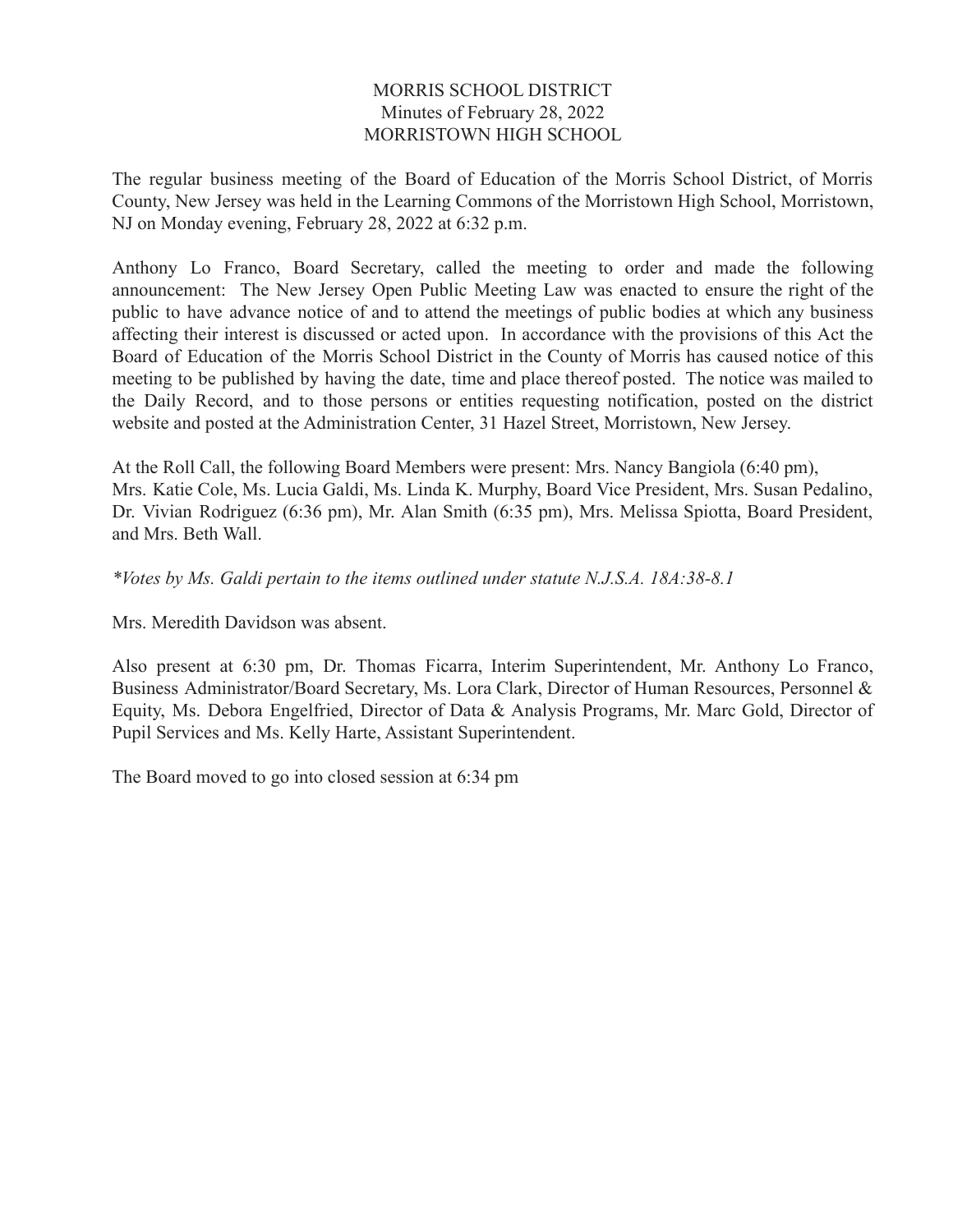#### *EXECUTIVE SESSION*

Motion #1 AUTHORIZING EXECUTIVE SESSION

WHEREAS, while the Sen. Byron M. Baer Open Public Meetings Act (N.J.S.A. 10:4-6 et seq.) requires all meetings of the Morris School District Board of Education to be held in public, N.J.S.A. 10:4-12(b) sets forth nine (9) types of matters that may lawfully be discussed in "Executive Session," without the public being permitted to attend, and

WHEREAS, the Board has determined that three (3) issues are permitted by N.J.S.A. 10:4-12(b) to be discussed without the public in attendance and shall be discussed during an Executive Session to be held on February 28, 2022 at 6:30 P.M, and

WHEREAS, the nine (9) exceptions to open public meetings set forth in N.J.S.A. 10:4-12(b) are listed below, and next to each exception is a box which will be marked when the issues to be privately discussed fall within that exception, and after each exception is a space where additional information that will disclose as much information about the discussion as possible without undermining the purpose of the exception shall be written:

 $\boxtimes$  "(1) Any matter which, by express provision of Federal law, State statute or rule of court shall be rendered confidential or excluded from public discussion." The nature of the matter, described as specifically as possible without undermining the need for confidentiality are: Student Matters

 $\Box$  "(2) Any matter in which the release of information would impair a right to receive funds from the federal government." The nature of the matter, described as specifically as possible without undermining the need for confidentiality is:

 $\Box$  "(3) Any material the disclosure of which constitutes an unwarranted invasion of individual privacy such as any records, data, reports, recommendations, or other personal material of any educational, training, social service, medical, health, custodial, child protection, rehabilitation, legal defense, welfare, housing, relocation, insurance and similar program or institution operated by a public body pertaining to any specific individual admitted to or served by such institution or program, including but not limited to information relative to the individual's personal and family circumstances, and any material pertaining to admission, discharge, treatment, progress or condition of any individual, unless the individual concerned (or, in the case of a minor or incompetent, his guardian) shall request in writing that the same be disclosed publicly." The nature of the matter, described as specifically as possible without undermining the need for confidentiality is:

 $\Box$  "(4) Any collective bargaining agreement, or the terms and conditions of which are proposed for inclusion in any collective bargaining agreement, including the negotiation of terms and conditions with employees or representatives of employees of the public body." The collective bargaining contract(s) discussed are between (1) the Board and the Morris School District Administrators Association.

 $\Box$  "(5) Any matter involving the purchase lease or acquisition of real property with public funds, the setting of bank rates or investment of public funds where it could adversely affect the public interest if discussion of such matters were disclosed." The nature of the matter, described as specifically as possible without undermining the need for confidentiality is: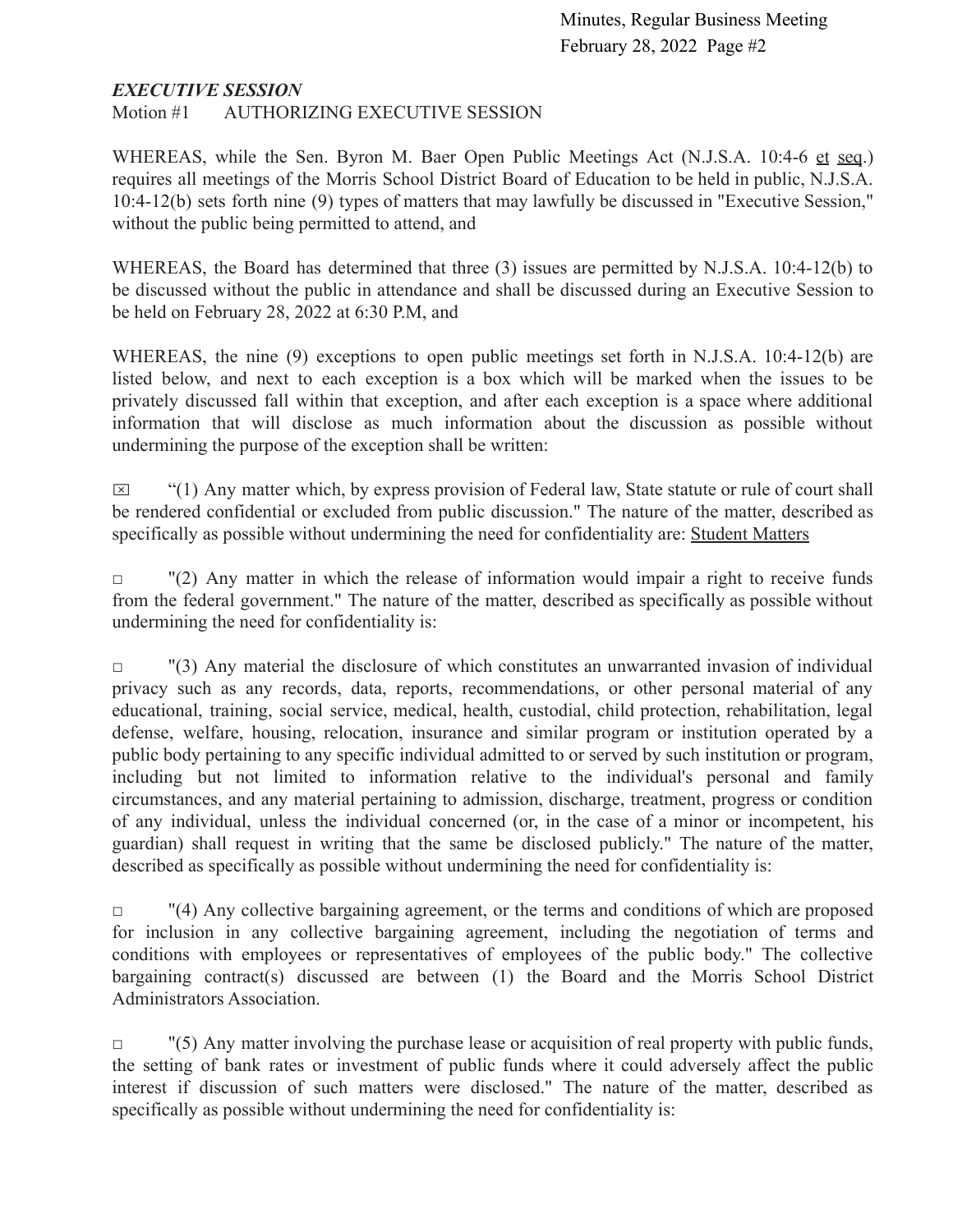$\Box$  "(6) Any tactics and techniques utilized in protecting the safety and property of the public provided that their disclosure could impair such protection. Any investigations of violations or possible violations of the law." The nature of the matter, described as specifically as possible without undermining the need for confidentiality is:

 $\Box$  "(7) Any pending or anticipated litigation or contract negotiation in which the public body is or may become a party. Any matters falling within the attorney-client privilege, to the extent that confidentiality is required in order for the attorney to exercise his ethical duties as a lawyer." The parties to and docket numbers of each item of litigation and/or the parties to each contract discussed are and the nature of the discussion, described as specifically as possible without undermining the need for confidentiality is:

 $\boxtimes$  "(8) Any matter involving the employment, appointment, termination of employment, terms and conditions of employment, evaluation of the performance, promotion or disciplining of any specific prospective public officer or employee or current public officer or employee employed or appointed by the public body, unless all individual employees or appointees whose rights could be adversely affected request in writing that such matter or matters be discussed at a public meeting." Subject to the balancing of the public's interest and the employee's privacy rights under South Jersey Publishing Co. v. New Jersey Expressway Authority, 124 N.J. 478 (1991), the employee(s) and nature of the discussion, described as specifically as possible without undermining the need for confidentiality are:

□ (9) Any deliberation of a public body occurring after a public hearing that may result in the imposition of a specific civil penalty upon the responding party or the suspension or loss of a license or permit belonging to the responding party as a result of an act of omission for which the responding party bears responsibility." The nature of the matter, described as specifically as possible without undermining the need for confidentiality is:

WHEREAS, the length of the Executive Session is estimated to be sixty (60) minutes after which the public meeting of the Board shall (select one)  $\Box$  reconvene and immediately adjourn or  $\Box$  reconvene and proceed with business where formal action will be taken.

NOW, THEREFORE, BE IT RESOLVED that the Morris School District Board of Education will go into Executive Session for only the above stated reasons; and

BE IT FURTHER RESOLVED that the Board hereby declares that its discussion of the aforementioned subject(s) will be made public at a time when the public's interest in disclosure is greater than any privacy or governmental interest being protected from disclosure.

### **EXECUTIVE SESSION (Motion #1)**

Moved by Mrs. Cole, seconded by Mrs. Wall

| Mrs. Cole, Ms. Galdi, Ms. Murphy, Mrs. Pedalino,       |  |  |
|--------------------------------------------------------|--|--|
| Mrs. Spiotta, Mrs. Wall                                |  |  |
| None                                                   |  |  |
| <b>None</b>                                            |  |  |
| Mrs. Bangiola, Mrs. Davidson, Dr. Rodriguez, Mr. Smith |  |  |
|                                                        |  |  |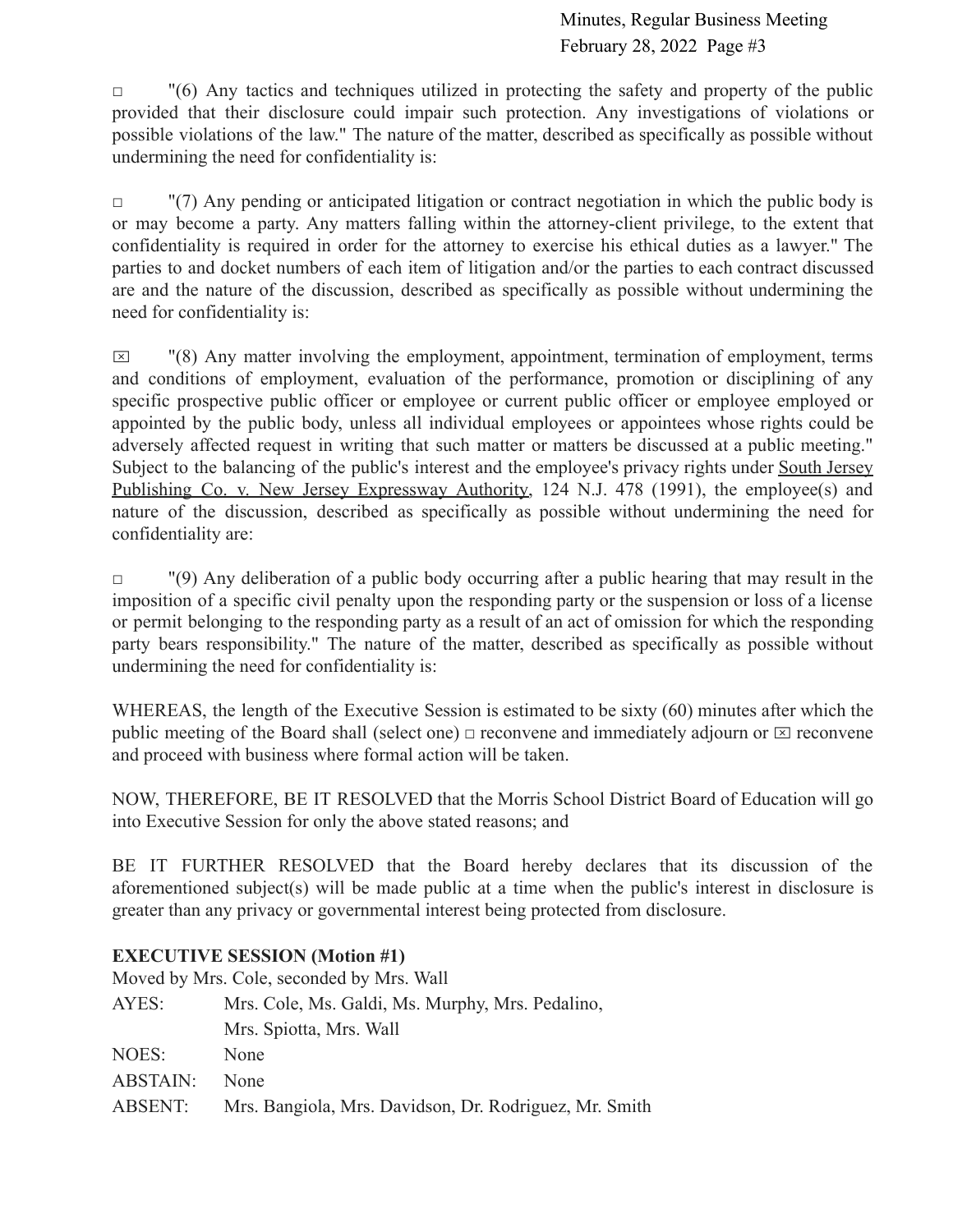At 7:05 pm, Ms. Murphy moved to go into open session and recess. Mr. Smith seconded the motion which was carried unanimously.

Also present, at 7:30 p.m., Mrs. Jennifer Adkins, Director of Community School, Mr. Rich Ferrone, Directory of Safety and Operations, Mrs. Joan Frederick, Assistant Business Administrator, Dr. Jennifer van Frank, Communications & Community Relations Coordinator, and Mr. Brian Young, Director of Curriculum.

There were approximately 20 members of the public, staff and local media in attendance.

### **PLEDGE OF ALLEGIANCE**

*Mrs. Spiotta led the Board in the pledge of allegiance.*

### **SUPERINTENDENT'S REPORT**

*Dr. Ficarra introduced Mr. Greg Somjen with Parette Somjen Architects, to give their Turf Lights presentation to the Board.*

*Questions and comments were taken from the Board.*

*Dr. Ficarra addressed the state mask mandate changes, also addressing mask wearing on school buses.*

### **PRESIDENT'S REPORT**

*Mrs. Spiotta thanked the staff for their continued hard work.*

### **COMMITTEE REPORTS**

### **Student Representatives**

*Ms. Dummett & Ms. Gregor reported the following:*

- ➢ *Students happy about masks becoming optional*
- ➢ *MHS recently had a lot of athletic achievements within the winter sports season*
- ➢ *Continued planning for the Colonial Crown event*
- ➢ *National Honor Society created a painting centered around the community*

### **Curriculum**

*Mrs. Pedalino highlighted the following topic(s) discussed:*

- ➢ *Field Trips*
- ➢ *Bilingual 3-year plan presentation*
- ➢ *SEAL of Biliteracy*
- ➢ *Professional development*
- ➢ *Co-Curricular Club overview*

#### **Finance**

*Mrs. Murphy highlighted the following topic(s) discussed:*

- ➢ *Turf lighting*
- ➢ *Windows and HVAC replacement at Woodland School*
- ➢ *Amendment to Title I Grant*
- ➢ *Donation*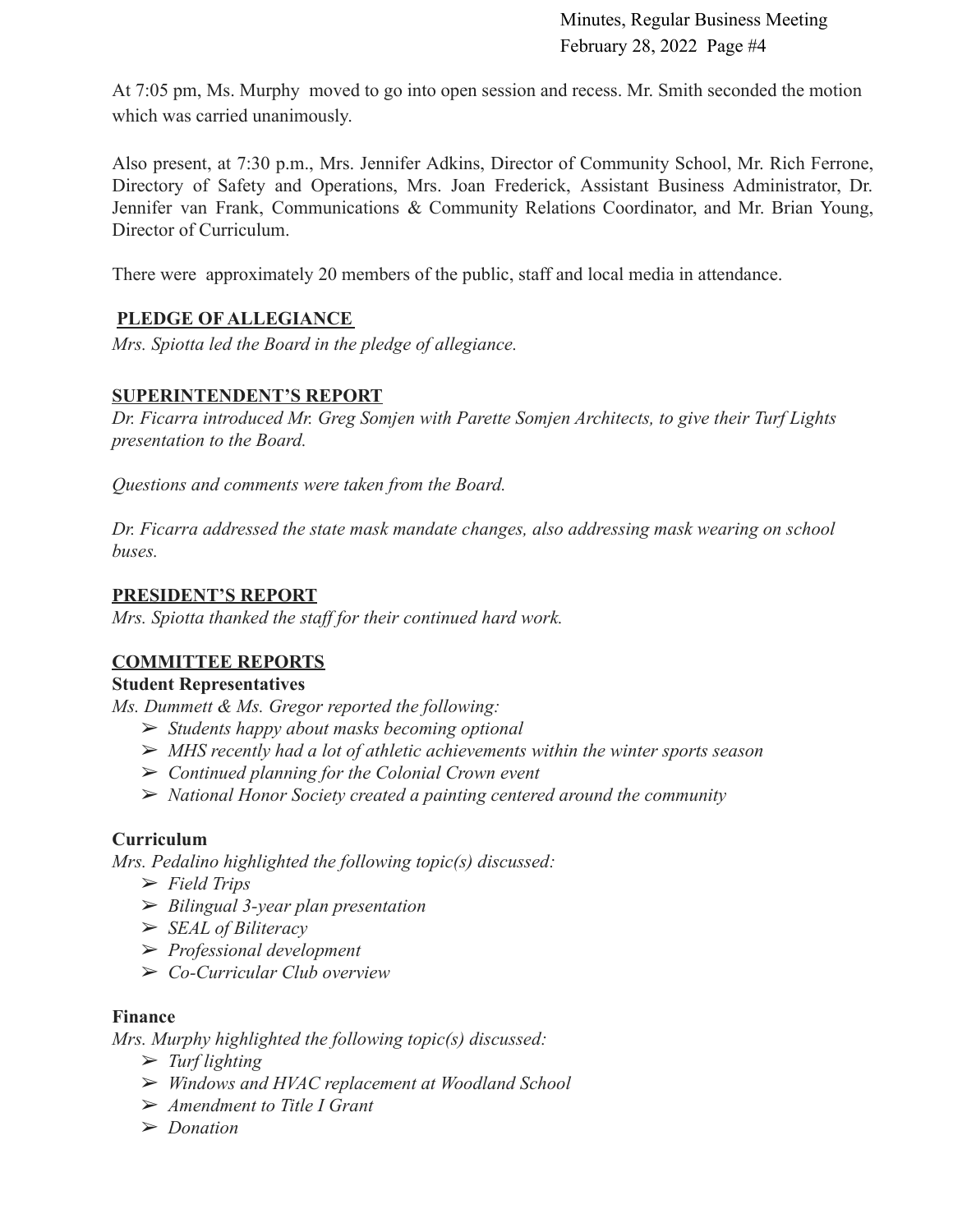- ➢ *Preliminary budget for 2022-2023*
- ➢ *New positions/classrooms for future district needs*
- ➢ *Temporary policy waiver*
- ➢ *Preschool expansion*

#### **Human Resources**

*Mrs. Spiotta reported/highlighted the following was discussed:*

➢ *Job descriptions*

#### **Policy**

*Mrs. Spiotta reported the committee discussed:*

- ➢ *First reads on required procedural updates*
- ➢ *Abolished policies*
- ➢ *Homeschooled students participating in district athletics*
- ➢ *Student Vehicle use policy*
- ➢ *Revised 2021-2022 calendar*

### **Morris Educational Foundation (MEF) Update**

*Mrs. Cole shared the following:*

- ➢ *Successful in-person Morristown ONStage fundraiser*
- ➢ *New executive director and first full-time employee, Joelle Servais*

#### **PUBLIC COMMENT**

*Members of the public came forward on the following topics:*

- ➢ *Reopening of pool and locker room use*
- ➢ *Optional masking in schools*
- ➢ *Reconsideration on policy to allow unvaccinated or unboosted parents to volunteer at school functions*
- ➢ *Length of quarantine/close contact quarantine*
- ➢ *Mandate for vaccines/boosters for 18 year olds vs. students under 18 as well as staff*
- ➢ *Mask mandate being lifted at preschool providers locations*
- ➢ *Schedule change of Superintendent search*

*Dr. Ficarra responded to the public comments.*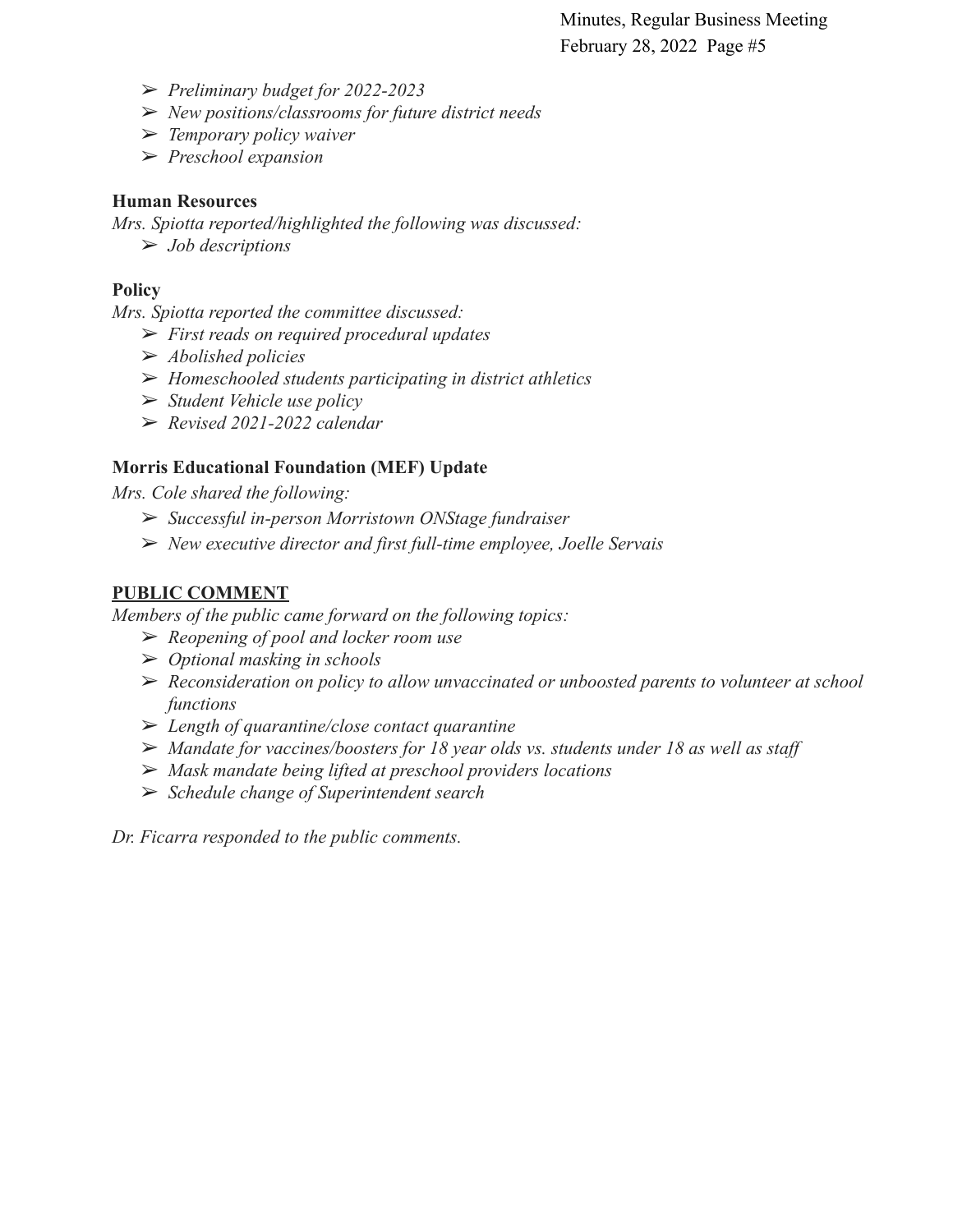#### **BUSINESS PORTION OF THE MEETING**

*Ms. Galdi read in the following statement:*

*"As appointed representative of the sending Morris Plains School District to the Morris School District Board of Education, I would like to clarify that my votes on tonight's agenda items will relate only to those items that are identified as applicable district wide or to the high school grades 9-12. I am abstaining from voting on any agenda items pertaining solely to the elementary and middle school grades PreK - 8"*

| <i><b>DISTRICT</b></i> |
|------------------------|
| <b>MINUTES</b>         |

Motion #1 that upon the recommendation of the Interim Superintendent, the Board of Education, approve executive session minutes from the regular business meeting of:

January 24, 2022

Motion #2 that upon the recommendation of the Interim Superintendent, the Board of Education, approve minutes from the regular business meeting of:

January 24, 2022

Motion #3 that upon the recommendation of the Interim Superintendent, the Board of Education, approve executive session minutes from the special business meeting of:

February 15, 2022

Motion #4 that upon the recommendation of the Interim Superintendent, the Board of Education, approve minutes from the special business meeting of:

February 15, 2022

#### **MINUTES (Motions #1-4)**

Moved by Ms. Murphy, seconded by Mrs.Cole

| AYES:    | Mrs. Bangiola, Mrs. Cole, Ms. Galdi, Mrs. Pedalino,           |  |  |
|----------|---------------------------------------------------------------|--|--|
|          | Dr. Rodriguez, Mr. Smith, Mrs. Wall, Ms. Murphy, Mrs. Spiotta |  |  |
| NOES:    | <b>None</b>                                                   |  |  |
| ABSTAIN: | <b>None</b>                                                   |  |  |
|          | ABSENT: Mrs. Davidson                                         |  |  |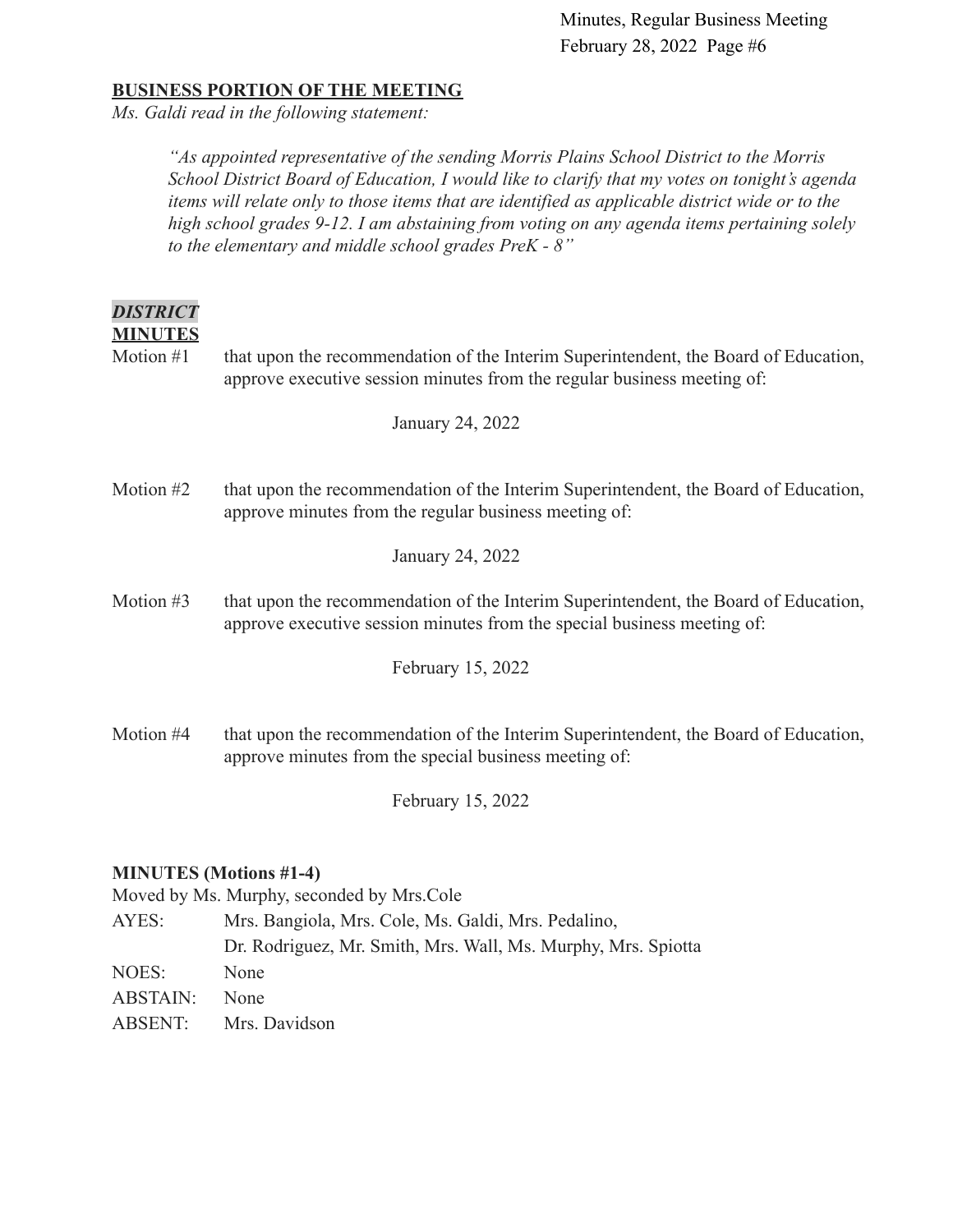### **POLICY** *DISTRICT SECOND READING*

Motion #1 that upon the recommendation of the Interim Superintendent, the Board of Education approve for second reading the following new/revised bylaws/policies/regulations:

[1643 Family Leave](https://drive.google.com/file/d/1LHz-nEfzHSH5LXCK7KHoqgJX8MSKJnSC/view?usp=sharing)

[3111 Creating Positions](https://drive.google.com/file/d/1aQfUbxqomuRTgzwQY_IvcX3Ke6Q-2Jqn/view?usp=sharing)

[3124 Employment Contract](https://drive.google.com/file/d/1Be3-aH1RnG6NR6hN9YKDZjEPkPn-zjQ8/view?usp=sharing)

[3125 Employment of Teaching Staff Members](https://drive.google.com/file/d/1ToeTHDQop9eg27QiSo84l7nqTpn6oWPG/view?usp=sharing)

[3126 District Mentoring Program](https://drive.google.com/file/d/123G8zV0x1YVXwlizvgTtrj0-raCCb32i/view?usp=sharing)

[3134 Assignment of Extra Duties](https://drive.google.com/file/d/16J9DA_KbQ6pWe-0fZpyy2HLDzGf7m703/view?usp=sharing)

[3141 Resignation](https://drive.google.com/file/d/1JcTOVmeooXK3K6b2ge4XENZvmJz4efw-/view?usp=sharing)

[3142 Nonrenewal of Nontenured Teaching Staff Member](https://drive.google.com/file/d/11p3xlSrw2sJURi61reiKJ947bpBX1WTn/view?usp=sharing)

[3144 Certification of Tenure Charges](https://drive.google.com/file/d/1tiVzfVf4CGe720QID-kDxnDWSI0VXStA/view?usp=sharing)

[3159 Teaching Staff Member/School District Reporting Responsibilities](https://drive.google.com/file/d/1TMuNG_PoptC4Zj0q1Q6kt5X4a_2xMv1_/view?usp=sharing)

[3218 Use, Possession, or Distribution of Substances](https://drive.google.com/file/d/1BnCMSTizTf25vsKfzo7CW2CqsQmDa5nF/view?usp=sharing)

[3223 Evaluation of Administrators, Excluding Principals, Vice Principals, and](https://drive.google.com/file/d/1X7Ggs35fdgRfcPBNOKuh74rXvMikTOsJ/view?usp=sharing) [Assistant Principals](https://drive.google.com/file/d/1X7Ggs35fdgRfcPBNOKuh74rXvMikTOsJ/view?usp=sharing)

[3322 Staff Member's Use of Personal Cellular Telephones/Other Communications](https://drive.google.com/file/d/1Y-QuWxnYg9AFxBPlbSygjqJzS5CP-JlO/view?usp=sharing) [Devices](https://drive.google.com/file/d/1Y-QuWxnYg9AFxBPlbSygjqJzS5CP-JlO/view?usp=sharing)

[3421.13 Postnatal Accommodations](https://drive.google.com/file/d/126rfz085QivyWxAO1bz_edY2jnAqwvPP/view?usp=sharing)

[3437 Military Leave](https://drive.google.com/file/d/1cKF7wMZM4dxErAfMidQVe8-rTJYWXLto/view?usp=sharing)

[4125 Employment of Support Staff Members](https://drive.google.com/file/d/1Q3qRjtdJDRfgHf1gjotAQ8QwjZU177Vb/view?usp=sharing)

[4146 Nonrenewal of Nontenured Support Staff Member](https://drive.google.com/file/d/1uF0e_Y0w2c6DKNJEGKxjAefqEQgTIXYw/view?usp=sharing)

[4159 Support Staff Member/School District Reporting Responsibilities](https://drive.google.com/file/d/1SivGwojSk9ENuJzcw_5DYeUoMcUDwBlZ/view?usp=sharing)

[4218 Use, Possession, or Distribution of Substances](https://drive.google.com/file/d/1t55hnBoOZOnQCvSEGx--GxIBX1GzmPti/view?usp=sharing)

[4322 Staff Member's Use of Personal Cellular Telephones/Other Communication](https://drive.google.com/file/d/1GOttN3wap37r87nqKL_nunQRMGKldNs3/view?usp=sharing) [Devices](https://drive.google.com/file/d/1GOttN3wap37r87nqKL_nunQRMGKldNs3/view?usp=sharing)

[4324 Right of Privacy](https://drive.google.com/file/d/1eGkjKSM5d7rFwtTAAi2hdG9KzwHr7DY6/view?usp=sharing)

[4421.13 Postnatal Accommodations](https://drive.google.com/file/d/10IniTHSfj341AT8AnYKQC4kEmHEyX2OK/view?usp=sharing)

[4437 Military Leave](https://drive.google.com/file/d/1su7vpv1TWdRnT-ccJVgKLAibO0GhvSMM/view?usp=sharing)

[0141.2 Board Member and Term Receiving District](https://drive.google.com/file/d/17VZP43HMl0Ys7Kq-Kr9YZewBNcKy48q-/view?usp=sharing)

# *DISTRICT*

### *ABOLISH*

Motion #2 that upon the recommendation of the Interim Superintendent, the Board of Education abolish the following new/revised bylaws/policies/regulations:

> 3431.1 Family Leave 4431.1 Family Leave 3431.3 NJ Family Leave Insurance Program 4413.3 NJ Family Leave Insurance Program 4440 Job Expenses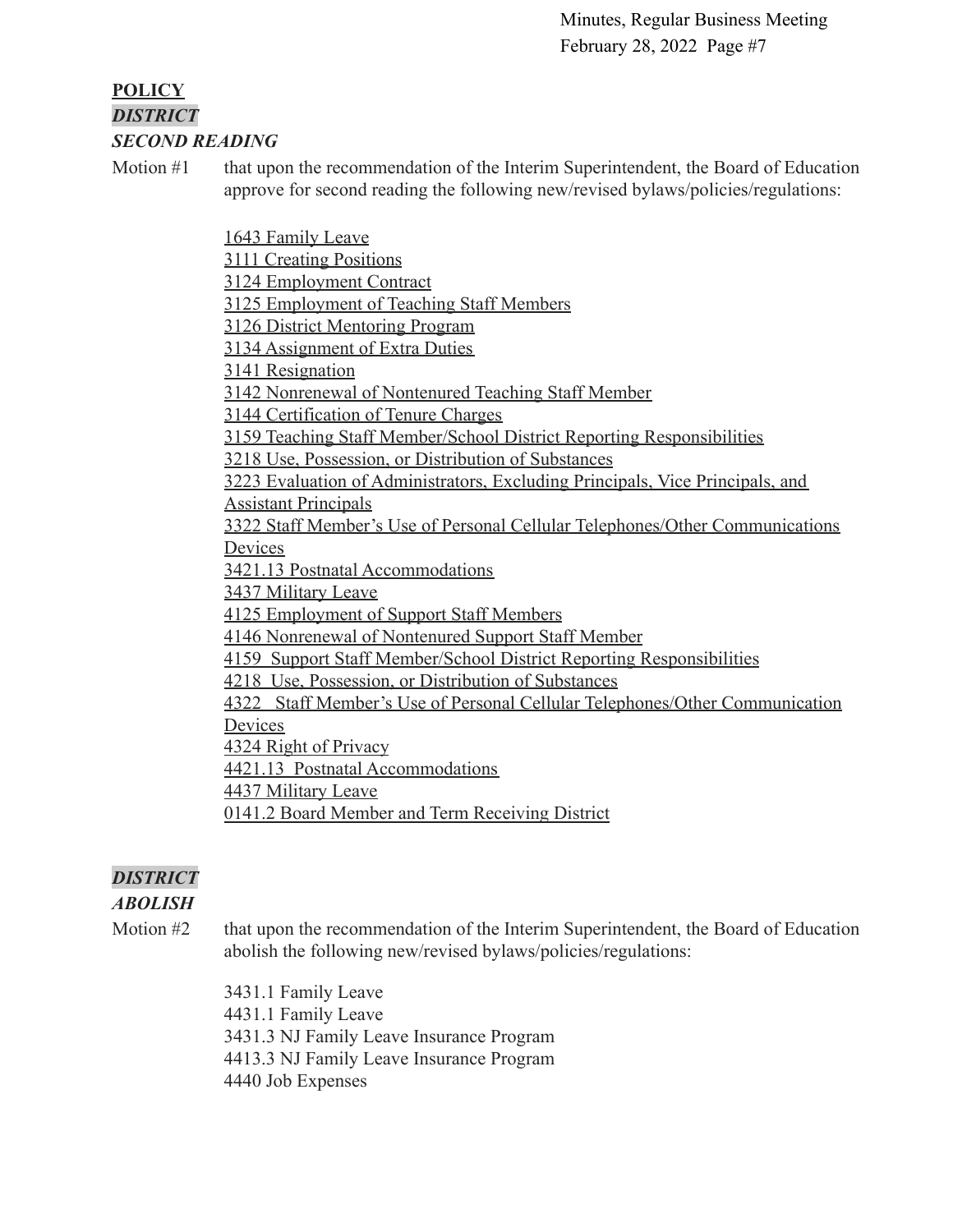#### *DISTRICT FIRST READING*

Motion #3 that upon the recommendation of the Interim Superintendent, the Board of Education approve for first reading the following new/revised bylaws/policies/regulations:

> [0146 Board Member Authority](https://drive.google.com/file/d/14BRwRgvT29NLzMLcOiUURXwyqpKybDu1/view?usp=sharing) [0169.02 Board Member Use of Social Networks](https://drive.google.com/file/d/1dPnhYH5XKOgB3w0Asii7QdiWYZlwHQ4X/view?usp=sharing) [1220 Employment of CSA](https://drive.google.com/file/d/1Aw_xKDM7Gjqlu28pyARsVuxuTkSqaIv_/view?usp=sharing) [1240 Evaluation of Superintendent](https://drive.google.com/file/d/1S8dxQ0f9fT2E595oBmfJ6EMWv0mcvobI/view?usp=sharing) [1310 Employment of School Bus. Admin](https://drive.google.com/file/d/1pGvOKIfwpvJtsbseAbMhdheBHeHMSbc4/view?usp=sharing) [1613 Disclosure and Review of Applicant's Employment History](https://drive.google.com/file/d/18SiGV7AuWBE0l6v8PxdQBfH2op4pynl7/view?usp=sharing) [1642 Earned Sick Leave Law](https://drive.google.com/file/d/1UUEnbeVnZ9mgfPmhkrxqYqr9THpv-UxO/view?usp=sharing) [3233 Political activities](https://drive.google.com/file/d/1IsjzWTNP5L_Dlf98UJbuPOIlNoZ5oF4N/view?usp=sharing) [2622 Student Assessment](https://drive.google.com/file/d/1_7bc43jEK_Ja1zwGqcaAEcmfLMoHp9e0/view?usp=sharing) [8465 Bias and Bias Related Acts](https://drive.google.com/file/d/1bcWaiZ3uF04GHfj1yjFcPzAGxg6MGVz_/view?usp=sharing)

### *DISTRICT*

### *SCHOOL CALENDAR 2021-2022*

Motion  $#4$  that upon the recommendation of the Interim Superintendent, the Board of Education approve the revisions to the School Calendar for the 2021-2022 school year:

[2021-2022 School Calendar \(Revised\)](https://drive.google.com/file/d/1CbtKnf3AzmyqQg4zIXRl0hKmD7db4Qja/view?usp=sharingJFzfnuaNT2uQq5tKDS4Jg7X_xj/view?usp=sharingKOyy4tA9ruqR25i0F2ohE0Q_i/view?usp=sharingmylq5P2PEYJzoWGfFZBdBzgSvTj/view?usp=sharing)

### *PK-8*

### *TEMPORARY POLICY WAIVER*

Motion #5 that upon the recommendation of the Interim Superintendent, the Board of Education approve a temporary waiver of Policy #5111, ELIGIBILITY OF RESIDENT/NONRESIDENT PUPILS permitting student #620809 to complete the 2021-2022 school year at Frelinghuysen Middle School, without payment of tuition, subject to terms and conditions to be set by the Interim Superintendent.

### **POLICY (Motions #1-5)**

Moved by Ms. Murphy, seconded by Mrs. Bangiola

AYES: Mrs. Bangiola, Mrs. Cole, Ms. Galdi, Mrs. Pedalino, Dr. Rodriguez, Mr. Smith, Mrs. Wall, Ms. Murphy, Mrs. Spiotta NOES: None ABSTAIN: None ABSENT: Mrs. Davidson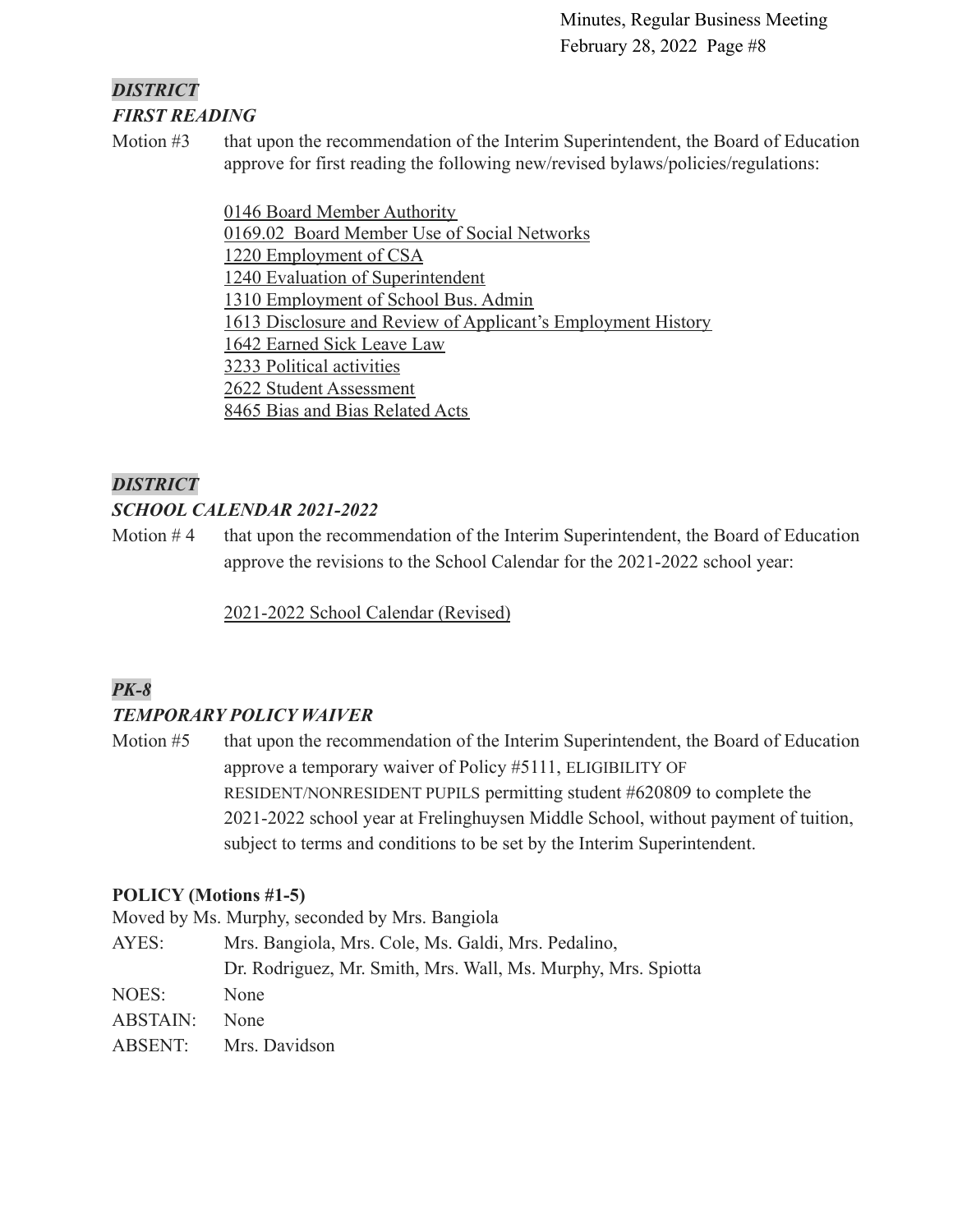### **EDUCATIONAL MATTERS**

#### *PK-8*

### *HARASSMENT, INTIMIDATION, AND BULLYING REPORT*

Motion #1 that, upon the recommendation of the Interim Superintendent, the Board of Education accept the Harassment, Intimidation, and Bullying report for the period ending, January 24, 2022.

### *DISTRICT*

### *MSD BILINGUAL THREE YEAR PLAN - 2021-2024*

Motion #2 that upon the recommendation of the Interim Superintendent and the Board Curriculum Committee, the Board of Education approve the MSD Bilingual Three Year Plan for 2021-2024.

### *DISTRICT*

### *FIELD TRIPS 2021-2022*

Motion #3 that, upon the recommendation of the Interim Superintendent, and the Board Curriculum Committee, the Board of Education approve the following field trips. ([See attached Educational folder](https://drive.google.com/file/d/1Kk5Oj55hhOghPmVOuwIBhEhKKICWjNNb/view?usp=sharing))

## *9-12*

### *OVERNIGHT FIELD TRIP 2021-2022*

Motion #4 that, upon the recommendation of the Interim Superintendent, and the Board Curriculum Committee, the Board of Education approve the following overnight field trip. ([See attached Educational folder\)](https://drive.google.com/file/d/1ujoRlC6jZzERVDdQkErySirrtybSE_9m/view?usp=sharing)

### *PK-8*

### *PROFESSIONAL DEVELOPMENT*

Motion #5 that upon the recommendation of the Interim Superintendent and the Board CurriculumCommittee, the Board of Education approves the following:

| Program:     | Professional Development                          |  |
|--------------|---------------------------------------------------|--|
| Description: | <i>i</i> -Ready Classroom Virtual Math PD         |  |
|              | "Sowing the Seeds of Math", Curriculum Associates |  |
| Funding:     | Title II                                          |  |

## *9-12*

### *SEAL OF BILITERACY TEST ADMINISTRATION 2021-2022*

Motion #6 that, upon the recommendation of the Interim Superintendent, and the Board Curriculum Committee, the Board of Education approve teacher compensation for proctoring of required testing to determine student eligibility for NJ Seal of Biliteracy.

| Program:               | Seal of Biliteracy Program 2021-2022      |
|------------------------|-------------------------------------------|
| Description:           | Administer testing for Seal of Biliteracy |
| <b>Funding Source:</b> | Local funds                               |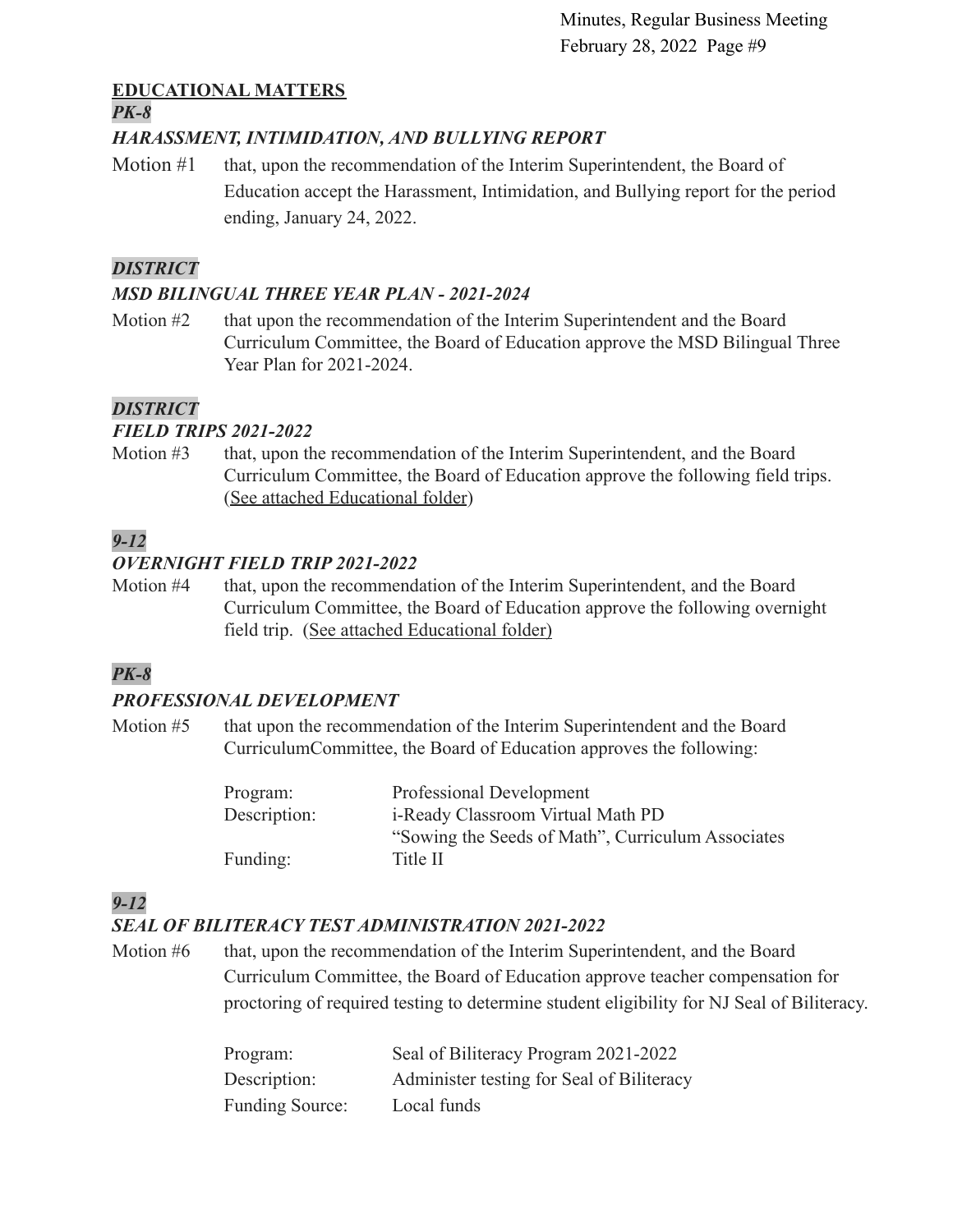### *PK-8 ISTATION BILINGUAL PROGRAM 2021-2022*

Motion #7 that, upon the recommendation of the Interim Superintendent, and the Board Curriculum Committee, the Board of Education approve the Istation Bilingual program.

### **EXPLANATION:**

The iStation Pilot Program for Bilingual students will transition to an extended pilot for the remainder of the 2021-2022 school year.

### *PK-12*

### *PK-12 SPECIAL EDUCATION EXTENDED SCHOOL YEAR*

Motion #8 that upon the recommendation of the Interim Superintendent and the Board Curriculum Committee, the Board of Education approves the following:

| Program:                           | PreK-12+ Special Education Extended School Year            |  |  |
|------------------------------------|------------------------------------------------------------|--|--|
| Description:                       | Provide IEP mandated extended school year services to      |  |  |
|                                    | students with disabilities.                                |  |  |
| Dates:                             | June 27 - July 29, 2022                                    |  |  |
| Projected Enrollment: 250 students |                                                            |  |  |
| Positions:                         | ESY coordinator, preschool site coordinator, special       |  |  |
|                                    | Education teachers, assistant behavioral specialists,      |  |  |
|                                    | teaching assistants, speech language specialists,          |  |  |
|                                    | occupational therapists, physical therapists, secretaries, |  |  |
|                                    | nurses.                                                    |  |  |
| Funding:                           | Local                                                      |  |  |

### *DISTRICT*

### *ESEA- Elementary and Secondary Education Act Grant 2021-2022 - AMENDMENT*

Motion #9 that upon the recommendation of the Interim Superintendent, the Board of Education approve the amendment to the ESEA- Elementary and Secondary Education Act Grant for the fiscal year 2021-2022.

### **EXPLANATION**

The amendment is reallocating Title I homeless funds based on current needs.

#### *DISTRICT*

### *COMMUNITY SCHOOL - GREAT HORIZONS & ADULT SCHOOL 2021-2022 (revision)*

Motion #10 on recommendation of the Interim Superintendent, the Board of Education approve the following additional courses and instructors for the Spring 2022 semester of the Community School Great Horizons and Adult School programming. Fees paid from collected tuitions. ([See attached Educational](https://drive.google.com/file/d/1zLlQcLeEdM9A6UstRUB81QM2VaAPvSbr/view?usp=sharing) folder)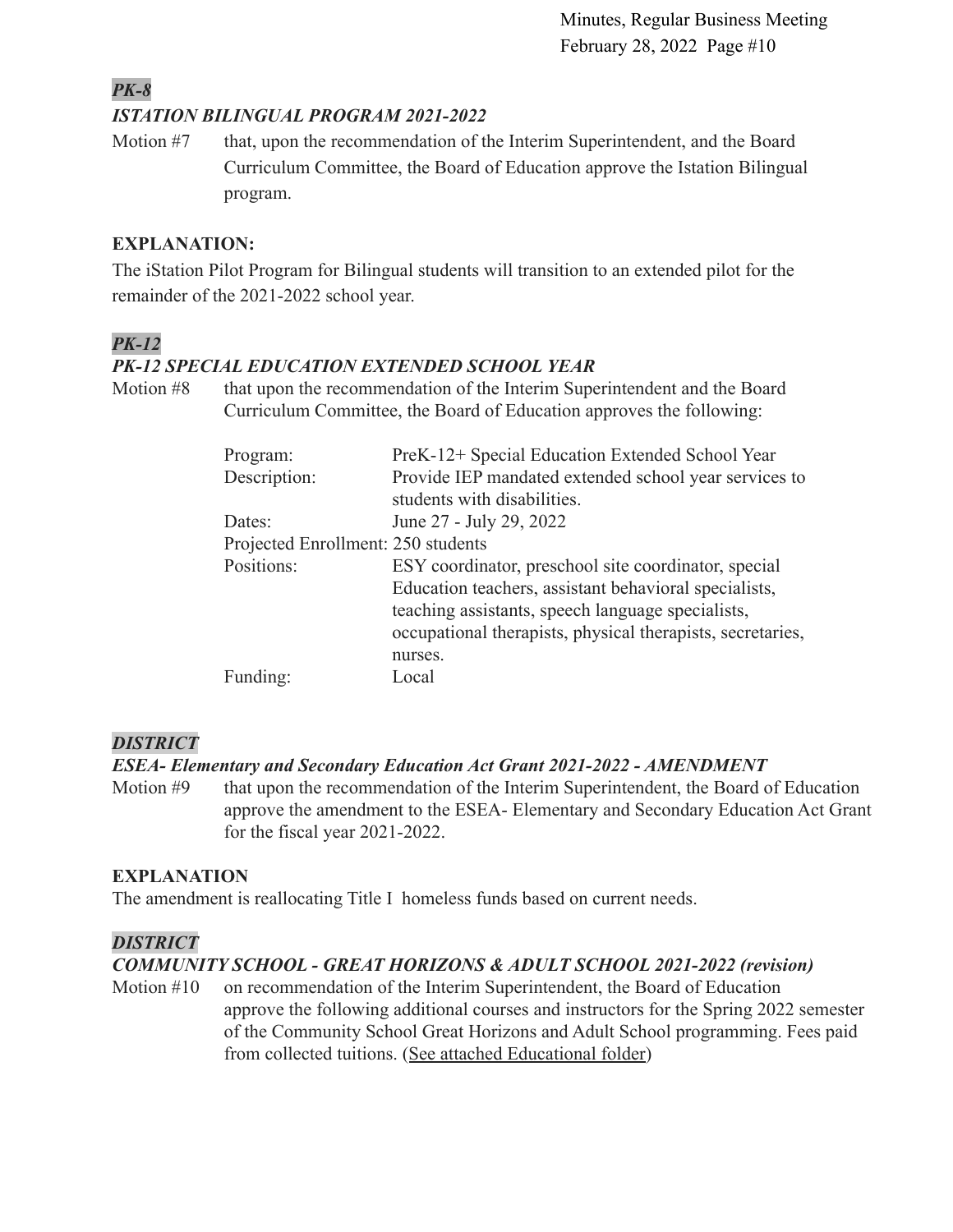#### **EDUCATIONAL MATTERS (Motions #1-10)**

Moved by Ms. Murphy, seconded by Mrs. Pedalino

| Mrs. Bangiola, Mrs. Cole, Ms. Galdi, Mrs. Pedalino,           |  |  |
|---------------------------------------------------------------|--|--|
| Dr. Rodriguez, Mr. Smith, Mrs. Wall, Ms. Murphy, Mrs. Spiotta |  |  |
| None                                                          |  |  |
| <b>None</b>                                                   |  |  |
| Mrs. Davidson                                                 |  |  |
|                                                               |  |  |

#### **PUPIL SERVICES**

#### *DISTRICT*

#### *OUT OF DISTRICT ROSTER*

Motion #1 that, upon the recommendation of the Interim Superintendent, the Board of Education approve placements and instructional services for students with disabilities, including those received by the district and those attending schools for which tuition is charged, for the month of February as noted in the detailed listing maintained on file in the Board Secretary's office.

#### **EXPLANATION**

Students with IEPs whose needs cannot be met in the programs that exist within the district are placed in outside private and public schools approved by the New Jersey Department of Education for students with disabilities. Attendance is monitored monthly in order to ensure students are enrolled as agreed and the state-mandated contract with each school states that two weeks' notice is required for removal of a student. Case managers make at least two visits per school year for each student enrolled in one of these schools, including one visit that involves the convening of an IEP Team to complete an annual review of the student's IEP. In order to preserve confidentiality, all students are identified only by their local and/or state identification numbers in any listing that is maintained outside the Office of Pupil Services.

#### **PUPIL SERVICES (Motion #1)**

| Moved by Ms. Murphy, seconded by Dr. Rodriguez |                                                               |  |  |
|------------------------------------------------|---------------------------------------------------------------|--|--|
| AYES:                                          | Mrs. Bangiola, Mrs. Cole, Ms. Galdi, Mrs. Pedalino,           |  |  |
|                                                | Dr. Rodriguez, Mr. Smith, Mrs. Wall, Ms. Murphy, Mrs. Spiotta |  |  |
| NOES:                                          | None                                                          |  |  |
| ABSTAIN:                                       | None                                                          |  |  |
| ABSENT:                                        | Mrs. Davidson                                                 |  |  |
|                                                |                                                               |  |  |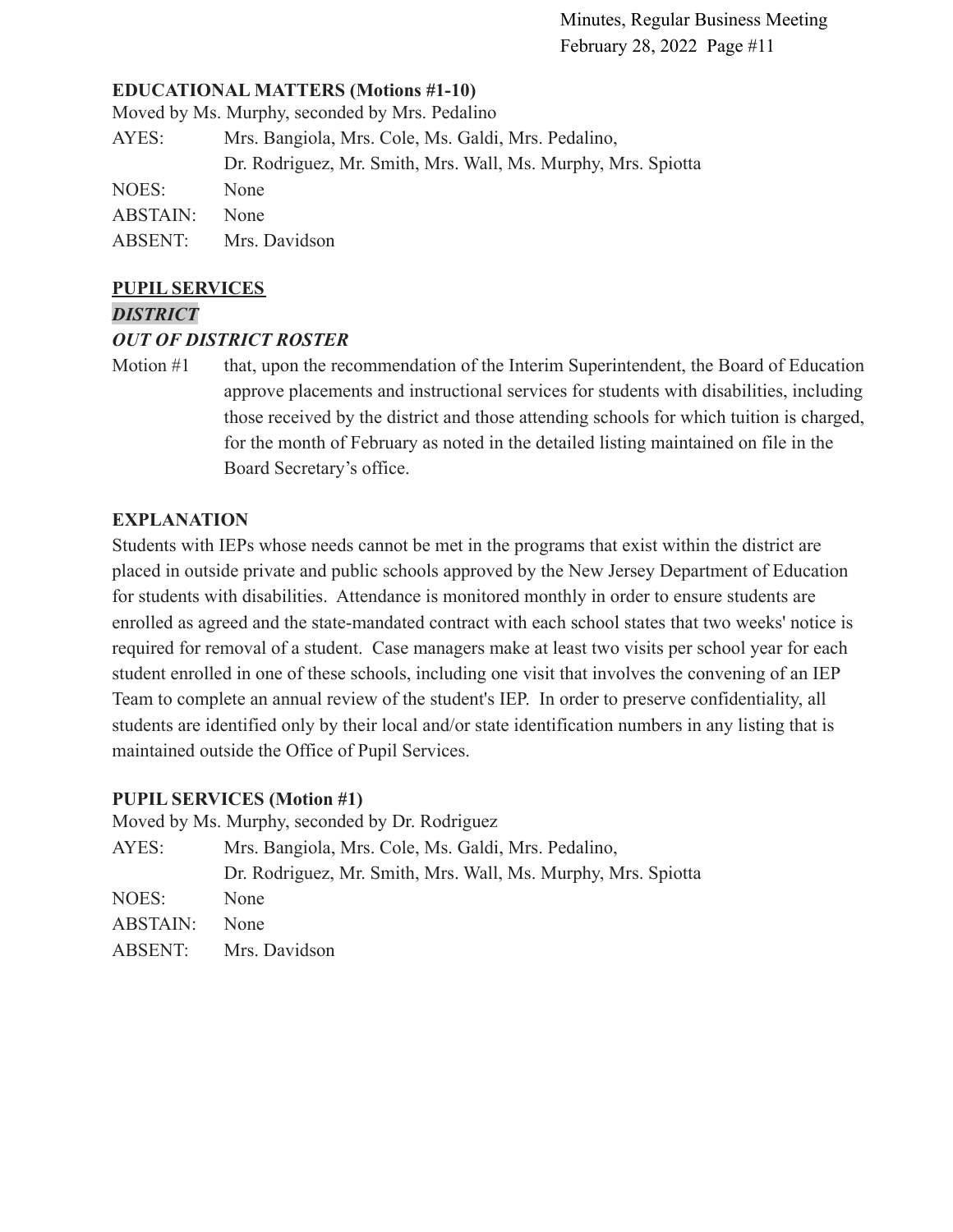#### **HUMAN RESOURCES**

#### *ABOLISH POSITION(S) 2021-2022*

Motion #1 that, upon the recommendation of the Interim Superintendent, the Board of Education establish the following position(s) for the 2021-2022 school year:

### *PK-8*

 $\triangleright$  (1) 1.0 Teacher Assistant (Special Education), FMS (eff. 02/11/22)

### *DISTRICT*

 $\geq$  (1) 1.0 Director of Technology (Instructional) (eff. 02/26/22)

### *ESTABLISH POSITION(S) 2021-2022*

Motion #2 that, upon the recommendation of the Interim Superintendent, the Board of Education establish the following position(s) for the 2021-2022 school year:

| <b>PK-8</b> |     |                          |
|-------------|-----|--------------------------|
| $\geq (1)$  | 1.0 | ABS, HC (eff. 09/01/21)  |
| $\geq (1)$  | 1.0 | ABS, LLC (eff. 12/14/21) |
| $\geq (1)$  | 1.0 | ABS, LLC (eff. 02/01/22) |
| $\geq (1)$  | 1.0 | ABS, TJ                  |
|             |     |                          |
|             |     |                          |

### *DISTRICT*

- $\triangleright$  (1) 1.0 Mechanic, Transportation (eff. 02/02/22)  $\geq$  (1) 1.0 School Social Worker - Mental Health (eff. 07/01/22)
- $\geq$  (1) 1.0 Supervisor of Technology Integration (eff. 03/01/22)

#### *RESIGNATION(S)/TERMINATION(S)/RETIREMENT(S) 2021-2022*

Motion #3 that, upon the recommendation of the Interim Superintendent, the Board of Education approve the resignation(s), termination(s) and/or retirement(s) of the following staff according to the effective date and reason shown:

| $PK-8$                   |                                |
|--------------------------|--------------------------------|
| Employee #5706           | January 28, 2022<br>Terminated |
| Ajxup, Ericka            | February 5, 2022               |
| 1.0 Custodian, FMS       | Resigned                       |
| Alicea-Romano, Deborah   | February 7, 2022               |
| 0.5 Clerk, NP            | Resigned                       |
| Carolan, Nicole          | March 28, 2022                 |
| 1.0 PreK, LLC            | Resigned                       |
| Glenn, Paul              | May 1, 2022                    |
| 1.0 Phys. Ed./Health, NP | Retired                        |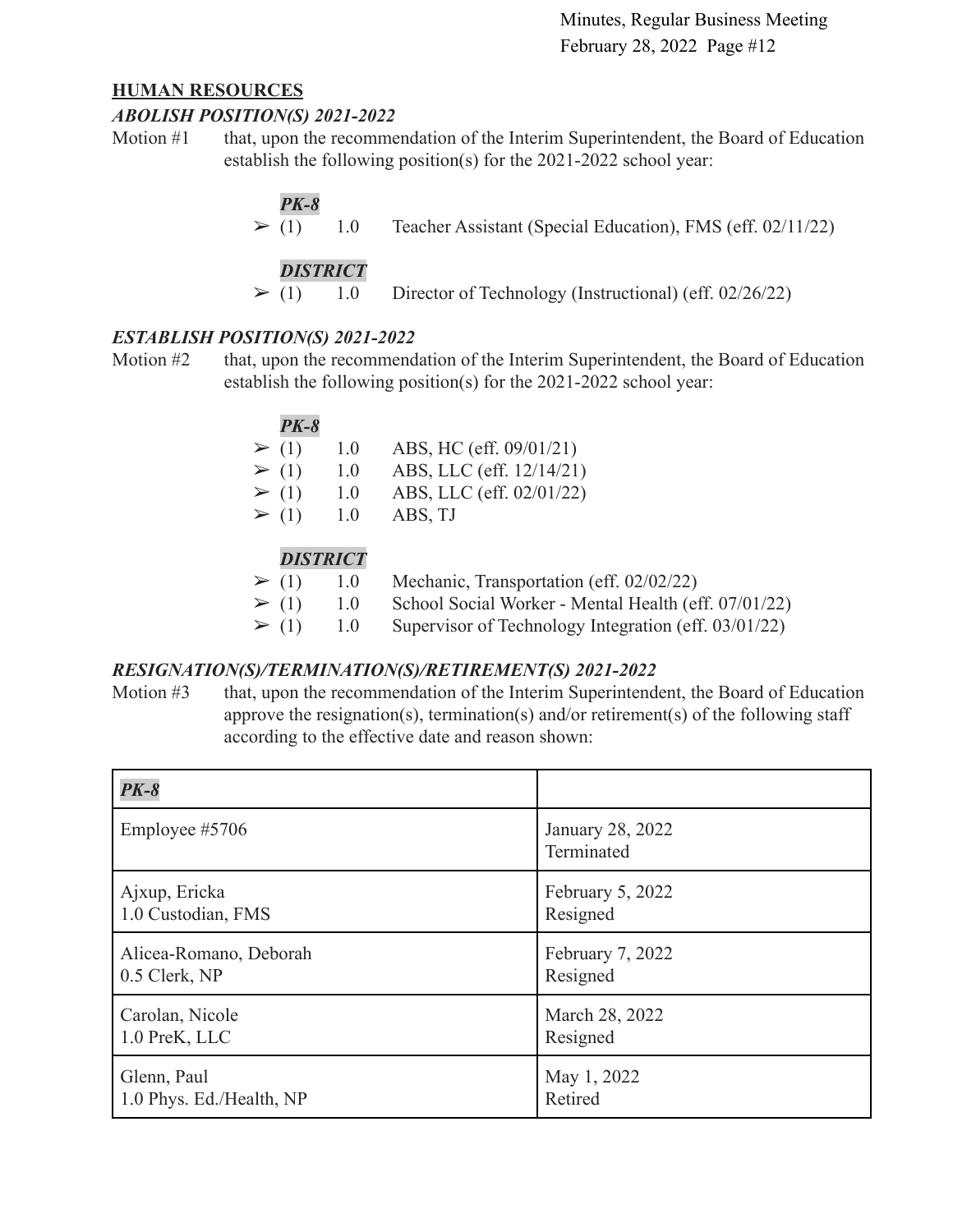| Levato, Teresita<br>1.0 Class III Secretary (Attendance-10 months), FMS        | February 24, 2022<br>Resigned                  |
|--------------------------------------------------------------------------------|------------------------------------------------|
| <b>DISTRICT</b>                                                                |                                                |
| Denny-Williams, Tracey<br>1.0 Bus Aide, TRANS                                  | February 1, 2022<br>Resigned<br>(Revised date) |
| Ferraro, Frank<br>1.0 Bus Driver, TRANS                                        | April 1, 2022<br>Retired                       |
| van Frank, Jennifer<br>1.0 Communications & Community Relations<br>Coordinator | March 18, 2022<br>Resigned                     |

#### *RESIGNATION(S)/TERMINATION(S)/RETIREMENT(S) 2022-2023*

Motion #4 that, upon the recommendation of the Interim Superintendent, the Board of Education approve the resignation(s), termination(s) and/or retirement(s) of the following staff according to the effective date and reason shown:

| $PK-8$                       |              |
|------------------------------|--------------|
| Black, Adene                 | July 1, 2022 |
| $1.0$ Grade K/1, NP          | Retired      |
| Cabezas, Patricia            | July 1, 2022 |
| 1.0 Bilingual Elementary, AH | Retired      |
| Scalera, Mary Lou            | July 1, 2022 |
| 1.0 Grade K, AV              | Retired      |
| $9 - 12$                     |              |
| Bodnarchuk, John             | July 1, 2022 |
| 1.0 Phys Ed/Health, MHS      | Retired      |
| Laudadio, Cynthia            | July 1, 2022 |
| 1.0 Language Arts, MHS       | Retired      |

### *APPOINTMENT(S) 2021-2022 \*/\*\**

Motion #5 that, upon the recommendation of the Interim Superintendent, the Board of Education approve the appointment of the following to the position/s stated at the annual salary rates and effective date/s shown, and further that the Board of Education approve the submission to the County Superintendent applications for emergency hiring, pending approval of all Human Resource documents and/or requirements and each applicant's attestation that s/he has not been convicted of any disqualifying crime pursuant to the provisions of N.J.S.A. 18a6-7.1 et seq.; 18:39-17 et seq.; 18A:6-4.13 et seq.: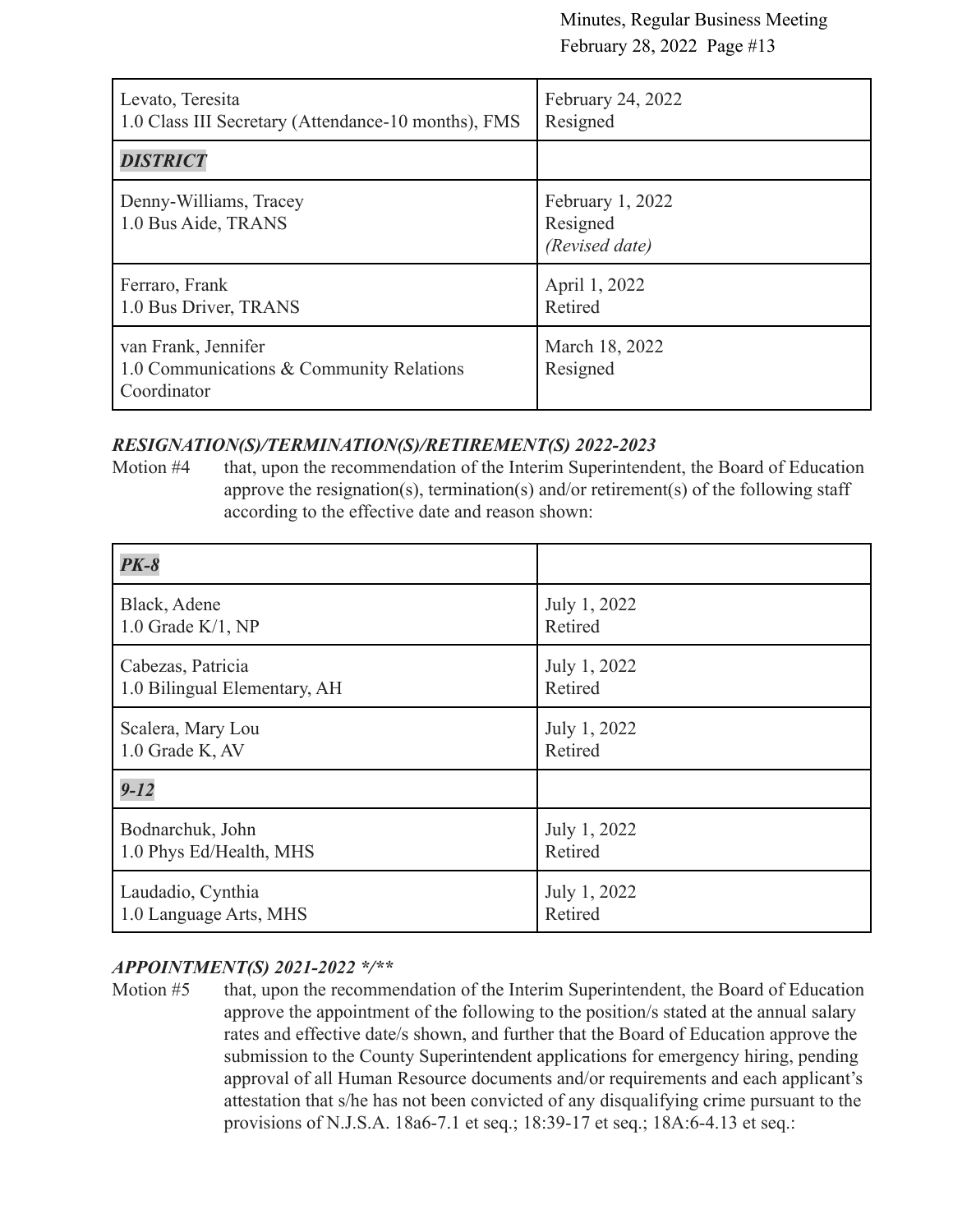|                                                               |                                                       |                    | In Place of:                   |
|---------------------------------------------------------------|-------------------------------------------------------|--------------------|--------------------------------|
| $PK-8$                                                        |                                                       |                    |                                |
| Contreras DeLeon, Marla<br>0.5 Teacher Assistant, HC          | \$12,643<br>Col. B, Step 1                            | 09/20/21-06/30/22  | Granato, C.<br>Reassigned      |
| DoAmaral Sousa Pintinha, Isaura<br>0.5 Teacher Assistant, LLC | \$12,806<br>Col. B, Step 2                            | 02/07/22-06/30/22  | Gomez, K.<br>Reassigned        |
| Echevarria, Suzanne<br>1.0 Phys Ed/Health, NP                 | \$57,502<br>BA, Step 5                                | 09/01/21-06/30/22  | Glenn, P.<br>Leave Replacement |
| Fielding, Sydney<br>1.0 Teacher Assistant, LLC                | \$25,612<br>Col. B, Step 2                            | 02/28/22-06/30/22  | Rivers, D.<br>Reassigned       |
| $9 - 12$                                                      |                                                       |                    |                                |
| Novak, Zachary<br>1.0 School Athletic Trainer, MHS            | \$60,372<br>MA, Step 2                                | <b>TBD</b>         | Nicholson, D.<br>Resigned      |
| <b>DISTRICT</b>                                               |                                                       |                    |                                |
| DeChiaro, Amanda<br>1.0 Bus Driver, TRANS                     | \$32,400<br>$(\$30/hr, 6 hrs/day,$<br>180 days/year)  | 03/01/22-06/30/22  | Est. 07/20/20                  |
| Figueroa, Domingo<br>1.0 Bus Driver, TRANS                    | \$32,400<br>$(\$30/hr, 6 hrs/day,$<br>180 days/year)  | 04/01/22-06/360/22 | Ferraro, F.<br>Retired         |
| Galeas Montoya, Betty ®<br>0.5 Bus Aide, TRANS                | \$6,750<br>\$15/hr, 2.5<br>hrs/day, 180<br>days/year) | 02/28/22-06/30/22  | Est. 07/20/20                  |
| Guifarro, Sandra<br>1.0 Bus Aide, TRANS                       | \$13,500<br>\$15/hr.5<br>hrs/day, 180<br>days/year)   | 03/07/22-06/30/22  | Est. 07/20/20                  |
| Hightower, Jacoby<br>1.0 Bus Driver, TRANS                    | \$32,400<br>$(\$30/hr, 6 hrs/day,$<br>180 days/year)  | 02/28/22-06/30/22  | Est. 07/20/20                  |
| Hill, Nicole ®<br>1.0 Mechanic, TRANS                         | \$52,500                                              | 02/02/22-06/30/22  | Est. 02/28/22                  |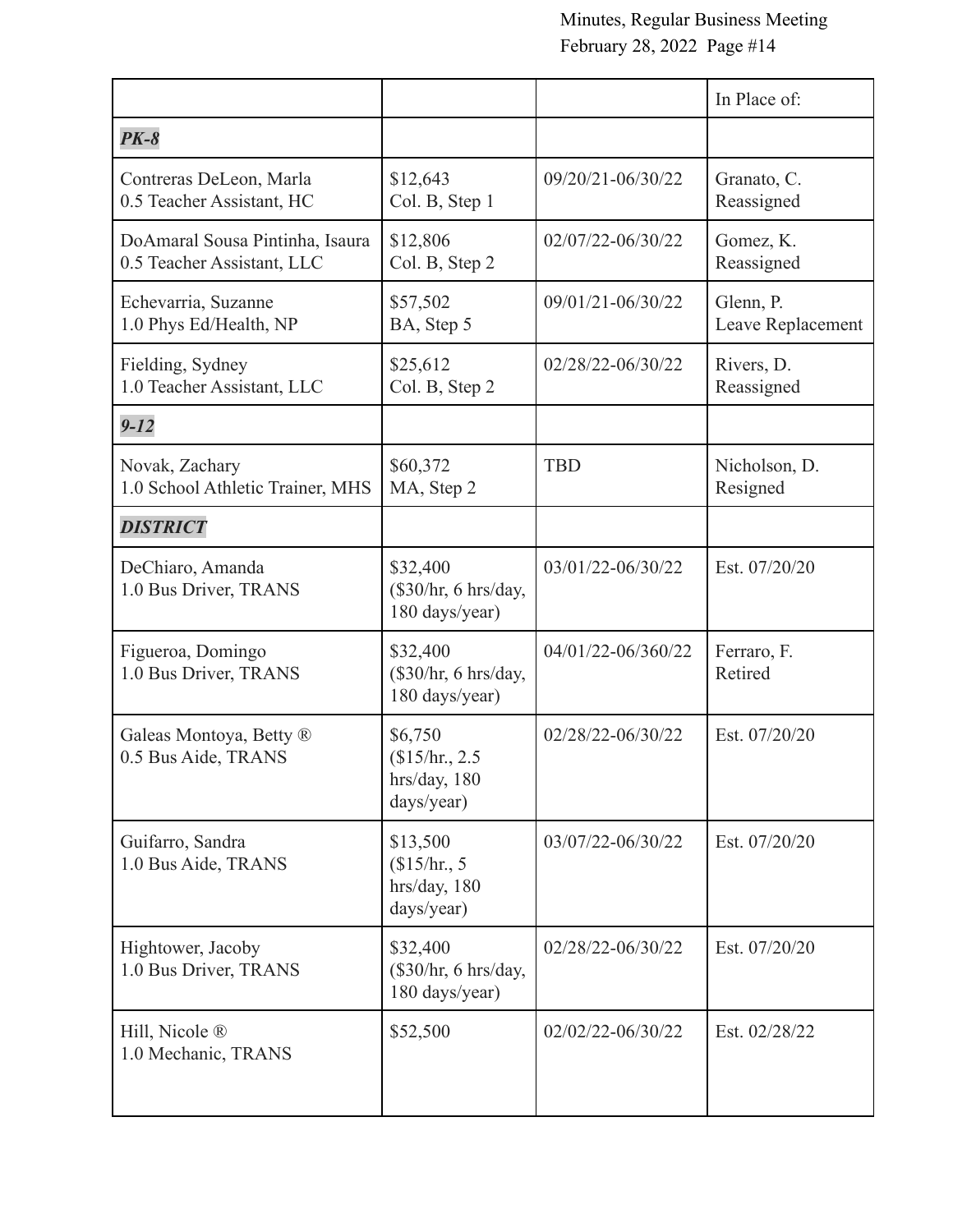| Pisciotto, Anna ®<br>0.5 Bus Aide, TRANS  | \$6,750<br>\$15/hr, 2.5<br>hrs/day, 180<br>days/year) | 02/24/22-06/30/22 | Est. 07/20/20             |
|-------------------------------------------|-------------------------------------------------------|-------------------|---------------------------|
| Williams, Regina ®<br>1.0 Bus Aide, TRANS | \$13,500<br>\$15/hr, 5 hrs/day,<br>180 days/year)     | 02/28/22-06/30/22 | Est. 07/20/20             |
| Ziegler, Jessica<br>1.0 LDTC, PS          | \$61,112<br>BA, Step 8                                | 03/14/22-06/30/22 | Voswinkel, A.<br>Resigned |

- \* Pending probationary period<br>\*\* Pending completion of paper
- Pending completion of paperwork

### *LEAVE(S) OF ABSENCE 2021-2022*

Motion #6 that, upon the recommendation of the Interim Superintendent, the Board of Education approve a leave of absence to the following staff members under the conditions stated and effective dates shown:

| $PK-8$                                  |                                                                                                             |                                                                 |
|-----------------------------------------|-------------------------------------------------------------------------------------------------------------|-----------------------------------------------------------------|
| Brown, Mara<br>1.0 Math, FMS            | 02/14/22-04/08/22<br>04/18/22-06/22/22<br>09/01/22-09/16/22<br>09/19/22-12/09/22                            | Maternity <sup>*</sup><br>$NIFLA$ **<br>$NIFLA$ **<br>$FMLA$ ** |
| Escobar Nunez, Libia<br>$1.0$ ABS, LLC  | 02/28/22-06/30/22<br>(Intermittent)                                                                         | NJFLA **                                                        |
| Glueck, Evelyn<br>1.0 School Nurse, FMS | 12/06/21-02/18/22<br>(Revised dates)                                                                        | $NJFLA$ **                                                      |
| Jimenez, Elizabeth<br>1.0 Spanish, FMS  | 02/22/22-02/25/22                                                                                           | Military ***                                                    |
| Levine, Lara<br>1.0 Art, AV             | 01/04/22-03/02/22<br>$03/03/22 - 06/01/22$<br>06/02/22-06/22/22<br>$09/01/22 - 11/03/22$<br>(Revised dates) | Maternity <sup>*</sup><br>NJFLA **<br>$FMLA$ **<br>$FMLA$ **    |
| Majestic, William<br>1.0 Science, FMS   | 03/03/22-06/22/22                                                                                           | NJFLA (Intermittent) **                                         |
| Sluhocki, Samantha<br>1.0 Phys Ed, FMS  | $4/18/22 - 5/4/22$<br>$5/5/22 - 6/22/22$                                                                    | Maternity <sup>*</sup><br>Personal **                           |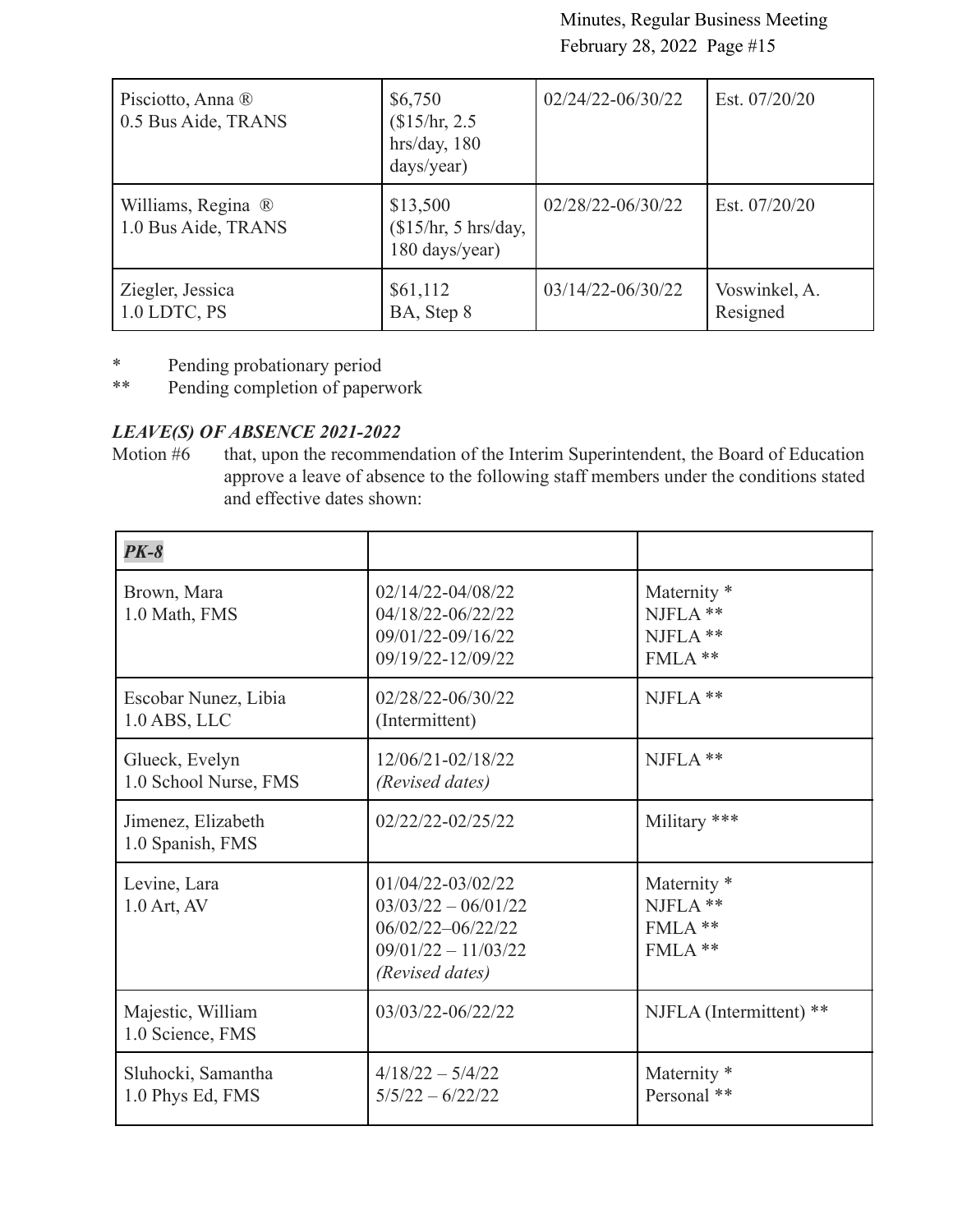| $9 - 12$                                    |                                                                                                                     |                                                                    |
|---------------------------------------------|---------------------------------------------------------------------------------------------------------------------|--------------------------------------------------------------------|
| Employee #0268                              | 01/28/22                                                                                                            | Admin. Leave ***                                                   |
| Disch, Kaithlynn<br>1.0 Social Studies, MHS | $06/10/22 - 6/22/22$<br>09/01/22-11/23/22<br>11/24/22-02/22/23                                                      | Maternity <sup>*</sup><br>NJFLA **<br>FMLA **                      |
| Makar, Youstina<br>1.0 French, MHS          | 09/01/22-11/23/22                                                                                                   | NJFLA **                                                           |
| Tufaro, Thomas<br>1.0 LDTC, PS              | $02/14/22 - 06/30/22$                                                                                               | NJFLA (Intermittent) **                                            |
| <b>DISTRICT</b>                             |                                                                                                                     |                                                                    |
| Plate, Kelly<br>1.0 Speech Therapist, PS    | $05/05/22 - 06/22/22$<br>$09/01/22 - 11/23/22$<br>$11/24/22 - 02/23/23$<br>$02/24/23 - 06/30/23$<br>(Revised dates) | Maternity <sup>*</sup><br>NJFLA **<br>FMLA **<br>Childrearing **** |
| Employee #6498                              | 02/24/22-TBD                                                                                                        | Administrative ***                                                 |

- \* Accumulated sick leave may be used up to a period of eight weeks (four weeks before and four weeks after the birth of the baby) – with pay/with benefits.
- \*\* Without pay/with benefits
- \*\*\* With pay/with benefits
- \*\*\*\* Without pay/without benefits

### *TRANSFER(S), CHANGE(S) OF ASSIGNMENT, TITLE AND OR/ SALARY 2021-2022*

Motion #7 that, upon the recommendation of the Interim Superintendent, the Board of Education approve the change(s) of assignment and/or salary for the following certified staff:

| Employee           | Former<br>Assignment | <b>New</b><br>Assignment                                                          | Effective | Salary                              | In Place of:           |
|--------------------|----------------------|-----------------------------------------------------------------------------------|-----------|-------------------------------------|------------------------|
| $PK-8$             |                      |                                                                                   |           |                                     |                        |
| Johnson,<br>Andrea | $0.5$ Clerk,<br>AH   | 1.0 Class III<br>Secretary<br>$(197 \text{ days} -$<br>Attendance),<br><b>FMS</b> | 03/02/22  | \$34,946 (.86 Class III,<br>Step 2) | Levato, T.<br>Resigned |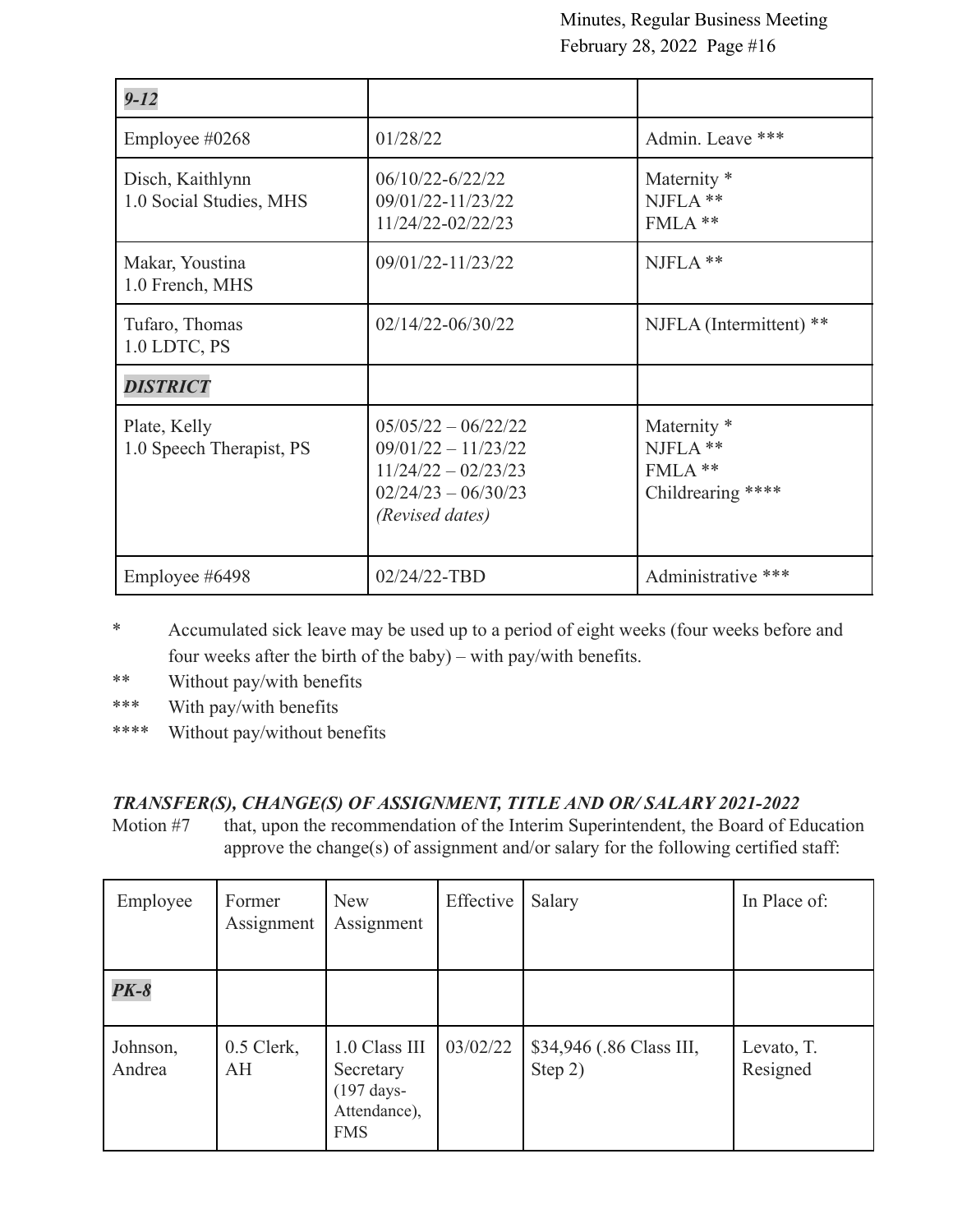| Salako,<br>Olajuwon             | 1.0 TA,<br><b>FMS</b>                     | $1.0$ ABS,<br><b>HC</b>                                     | 02/14/22 | N/A                                                                              | Handel, M.<br>Reassigned |
|---------------------------------|-------------------------------------------|-------------------------------------------------------------|----------|----------------------------------------------------------------------------------|--------------------------|
| $9 - 12$                        |                                           |                                                             |          |                                                                                  |                          |
| Bedoya,<br>Ingris               | 1.0 Class III<br>Secretary,<br><b>MHS</b> | 1.0 Class V<br>Secretary,<br><b>MHS</b>                     | 02/22/22 | \$53,395 (Step 8 \$53,020)<br>375 Longevity)<br>$^{+}$                           | Bedoya, E.<br>Reassigned |
| Windt, Paula                    | $1.0$ Spec.<br>Ed. Teacher<br>Asst., MHS  | 1.0 ISCA,<br><b>MHS</b>                                     | 09/01/21 | \$39,500 (Col B, Step 22)<br>\$1,000 ISCA<br>$^{+}$<br>\$925 Longevity<br>$^{+}$ | N/A                      |
| <b>DISTRICT</b>                 |                                           |                                                             |          |                                                                                  |                          |
| Bedoya<br>Jaramillo,<br>Edilson | 1.0 Class V<br>Secretary,<br><b>MHS</b>   | 1.0 District<br>Registrar,<br>CO                            | 02/22/22 | \$65,000                                                                         | Walker, C.<br>Reassigned |
| Gibson,<br>Phyllis              | $1.0$ Bus<br>Aide, Trans.                 | N/A                                                         | 03/01/22 | \$14,328 (\$15.92 per hour,<br>5 hours per day, 180 days<br>per year)            | N/A                      |
| Masi,<br>Christine              | 1.0 ECS,<br><b>FMS</b>                    | 1.0<br>Supervisor<br>of<br>Technology<br>Integration,<br>CO | 03/01/22 | \$122,000                                                                        | Hartman, E.<br>Resigned  |

### *PK-8*

*RESCIND MOTION – CHANGE(S) OF ASSIGNMENT, HOURS/ SALARY 2021-2022*

Motion #8 that, upon the recommendation of the Interim Superintendent, the Board of Education Rescind the approval for the following support staff due to recall.

#### *CHANGE(S) OF ASSIGNMENT, HOURS/ SALARY 2021-2022*

Motion #6 that, upon the recommendation of the Superintendent, the Board of Education approve the change(s) of hours/salary for the following certified staff:

| Last   | First   | Former<br>Assignment | <b>Assignment</b> | <b>Eff.</b> Date | $21 - 22$<br><b>Hours</b><br>Daily | $21 - 22$<br>Hourly<br>Wage | <b>21-22 Base</b><br><b>Salary</b> | Long | <b>21-22 Total</b><br><b>Salary</b> |
|--------|---------|----------------------|-------------------|------------------|------------------------------------|-----------------------------|------------------------------------|------|-------------------------------------|
|        |         |                      |                   |                  |                                    |                             |                                    |      |                                     |
|        |         |                      |                   |                  |                                    |                             | \$25,286                           |      |                                     |
|        |         |                      | 1.0 Teacher       |                  |                                    |                             | Col B, Step                        |      |                                     |
| Angulo | Yamilet | 0.5 Clerk, AV        | Assistant, AV     | 09/01/21         | N/A                                | N/A                         |                                    | N/A  | \$25,286                            |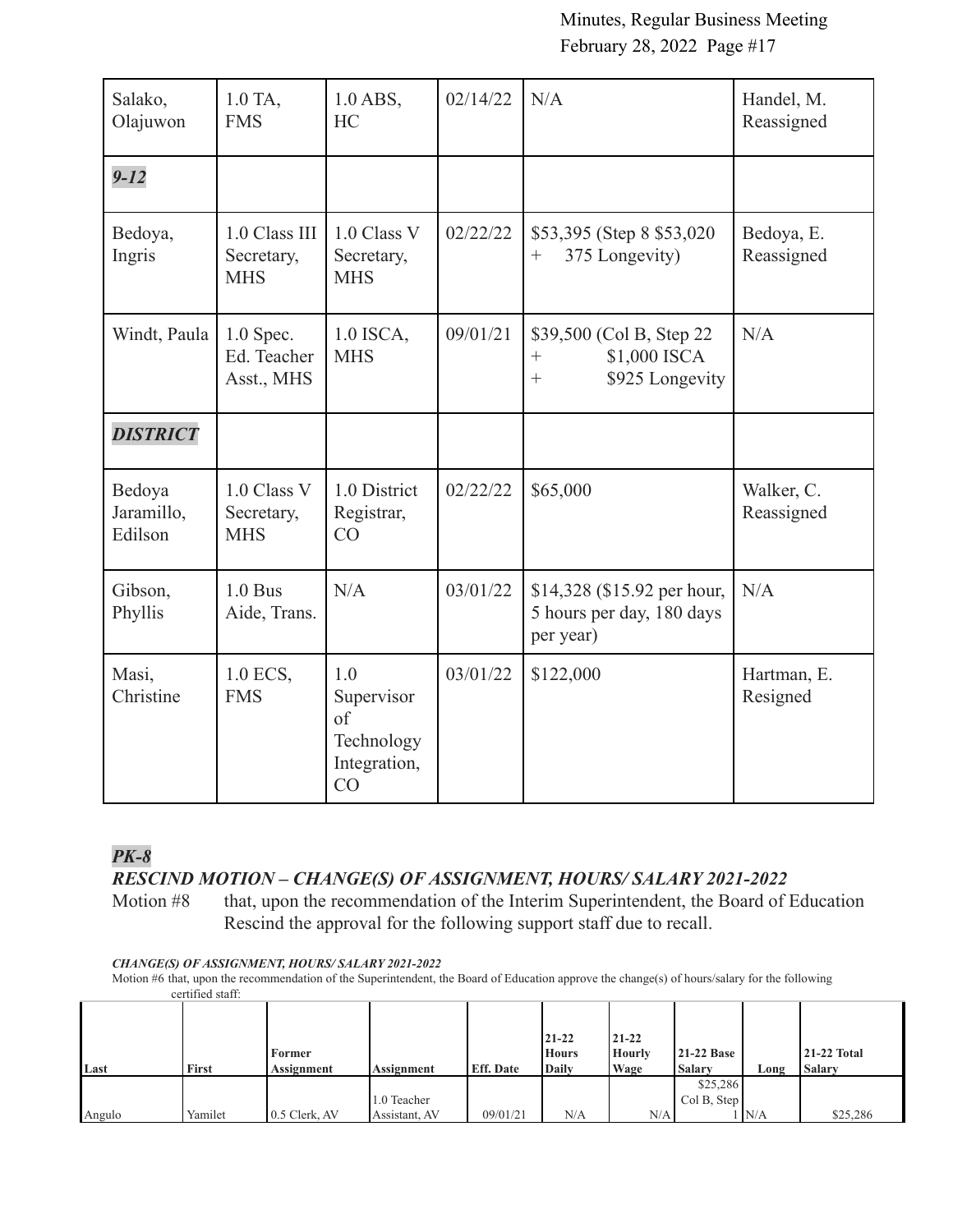#### *DISTRICT SUBSTITUTE APPOINTMENTS 2021-2022*

Motion #9 that, upon the recommendation of the Interim Superintendent, the Board of Education approve the following name(s) be added to the list of substitutes, and approve all Morris School District Substitute Teachers to also provide service as Teacher Assistant, ABS, and Lunchroom Playground Aide **(revisions in bold)** as assigned for the 2021-2022 school year, and further that the Board of Education approve submission to the County Superintendent application for emergency hiring and each applicant's attestation that s/he has not been convicted of any disqualifying crime pursuant to the provisions of N.J.S.A 18A:6-7.1 et seq., 18A:6-4.13 et seq.:

#### **Substitute Teacher**:

Alverson, Karl Dyer, Nicole (eff. 2/3/2022) Hoffman, Allison (1/25/22) (assigned classroom at NP only) Hollenbeck, Kelly (2/2/22) (assigned classroom at NP only) Kanouse, Jennifer (eff. 2/8/22) Knors, Laura (eff.2/25/22) Peacock, Charles (eff. 2/17/22) Rispoli, Toniana (eff. 2/2/22) Rotella, Julianne (1/25/22) Rios, Armando (eff. 2/3/22) Ur, Kristi (eff. 02/23/22)

#### **Substitute Bus Driver:**

Cifuentes, Yulieth

### **Substitute Bus Aide**:

Cifuentes, Yulieth (1/28/22) Luna Ordonez, Wendy (eff. 2/14/22) Ramirez, Luz (eff.2/8/2022)

#### **Secretary:**

Alicea Romano, Deborah Hovis, Holly (eff. 2/3/22)

### **Athletic Volunteer:**

Lorenz, Sean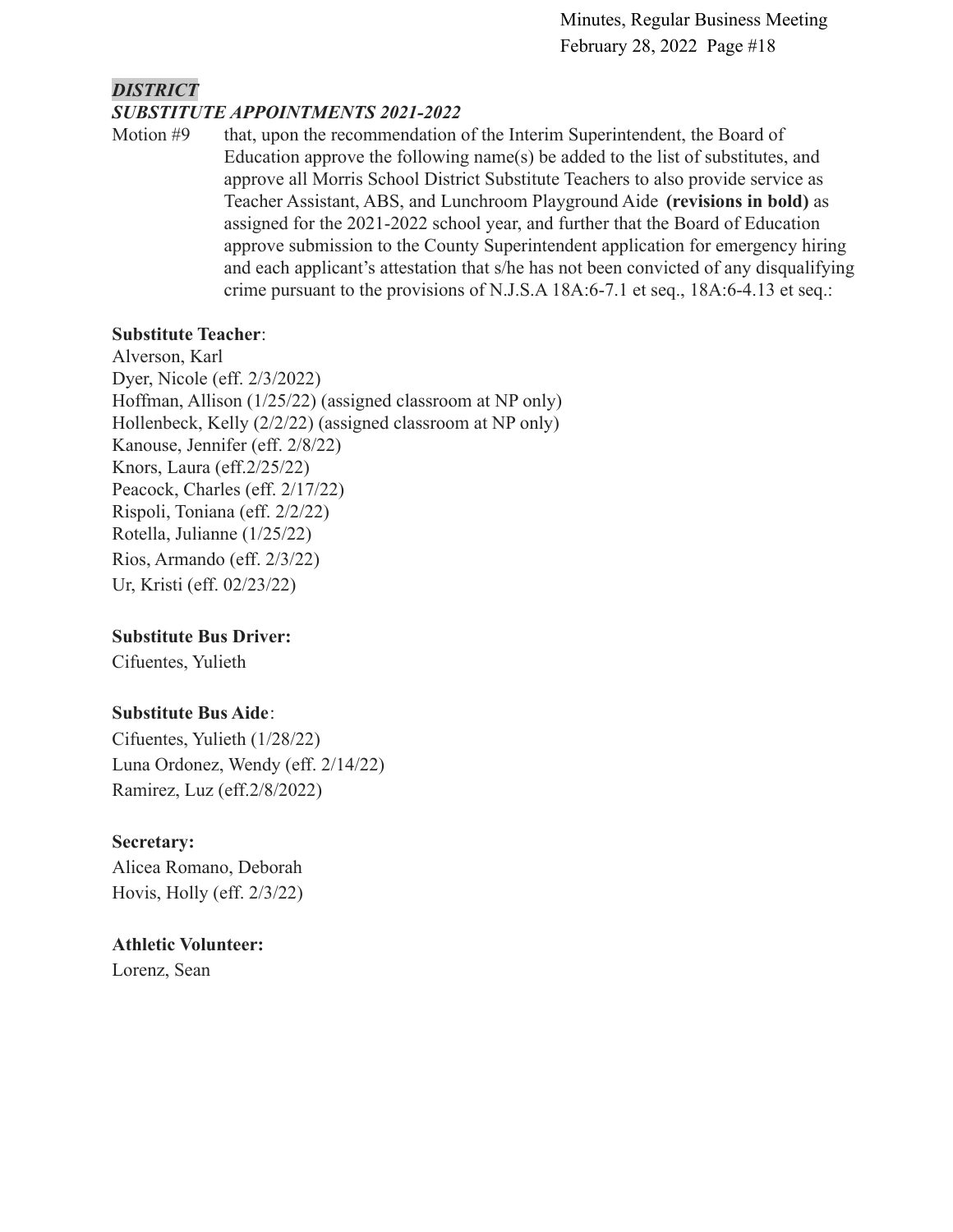#### *DISTRICT JOB DESCRIPTION(S) 2021-2022*

- Motion #10 that, upon the recommendation of the Interim Superintendent, the Board of Education approve the following job descriptions:
	- ➢ [Division of Vocational Rehabilitation Services/Pre-Employment Transition](https://drive.google.com/file/d/1C1v4GTrC1-gxojKMzZujcdE0cOuJN_YU/view?usp=sharing) [Services Coordinator \(DVRS/Pre-ETS Coordinator\) - Title Change previously](https://drive.google.com/file/d/1C1v4GTrC1-gxojKMzZujcdE0cOuJN_YU/view?usp=sharing) [ENABLE](https://drive.google.com/file/d/1C1v4GTrC1-gxojKMzZujcdE0cOuJN_YU/view?usp=sharing)
	- ➢ [School Social Worker Mental Health](https://drive.google.com/file/d/1VH2Ij3iO0AUxIu5CGgGmJfFPHPMvGc7a/view?usp=sharing)
	- $\triangleright$  [Supervisor of Technology \(Instructional\) \(eff. 03/01/22\)](https://drive.google.com/file/d/1iykyFPcQkuuoPmce3gdvdssLLUCl_ddN/view?usp=sharing)

### *EXTRA PAY 2021-2022*

Motion #11 that, upon the recommendation of the Interim Superintendent, the Board of Education approve the following extra-pay positions for the 2021-2022 school year:

| <b>MORRISTOWN HIGH SCHOOL ATHLETICS</b> |                     |                   |               |            |                               |
|-----------------------------------------|---------------------|-------------------|---------------|------------|-------------------------------|
| <b>POSITION</b>                         | <b>STAFF MEMBER</b> | <b>YR</b><br>EXP. | <b>SALARY</b> | <b>INC</b> | <b>TOTAL</b><br><b>SALARY</b> |
| $9 - 12$                                |                     |                   |               |            |                               |
| <b>ATHLETICS - MHS</b>                  |                     |                   |               |            |                               |
| <b>Baseball</b>                         |                     |                   |               |            |                               |
| <b>Baseball Assistant Coach</b>         | Sharpe, John        | 3                 | \$5,037       | <b>NG</b>  | \$5,037                       |
| <b>Lacrosse</b>                         |                     |                   |               |            |                               |
| <b>Lacrosse Assistant Coach</b>         | Yeager, Kevin       |                   | \$4,887       | <b>NG</b>  | \$4,887                       |
| <b>Softball</b>                         |                     |                   |               |            |                               |
| Softball Head Coach                     | Minerowicz, Carly   |                   | \$6,522       | <b>NG</b>  | \$6,522                       |
| <b>Volleyball</b>                       |                     |                   |               |            |                               |
| <b>Volleyball Assistant Coach</b>       | Catania, Gloria     |                   | \$4,887       | NG         | \$4,887                       |

| <b>FRELINGHUYSEN MIDDLE SCHOOL ATHLETICS</b> |                  |           |               |                |               |
|----------------------------------------------|------------------|-----------|---------------|----------------|---------------|
|                                              |                  |           |               |                | <b>TOTAL</b>  |
|                                              | <b>STAFF</b>     | <b>YR</b> |               |                | <b>SALARY</b> |
| <b>POSITION</b>                              | <b>MEMBER</b>    | EXP.      | <b>SALARY</b> | <b>INC</b>     |               |
| $PK-8$                                       |                  |           |               |                |               |
|                                              |                  |           |               |                |               |
| <b>ATHLETICS - FMS</b>                       |                  |           |               |                |               |
| <b>Baseball</b>                              |                  |           |               |                |               |
| <b>Baseball Assistant Coach</b>              | Davis, Edgar     | 8         | \$2,064       | N <sub>G</sub> | \$2,064       |
| <b>Lacrosse</b>                              |                  |           |               |                |               |
| Lacrosse Head Coach                          | DeVitto, Dominic |           | \$3,042       | <b>NG</b>      | \$3,042       |
| Lacrosse Assistant Coach                     | Erb, Lauren      |           | \$1,673       | <b>NG</b>      | \$1,673       |
| <b>Softball</b>                              |                  |           |               |                |               |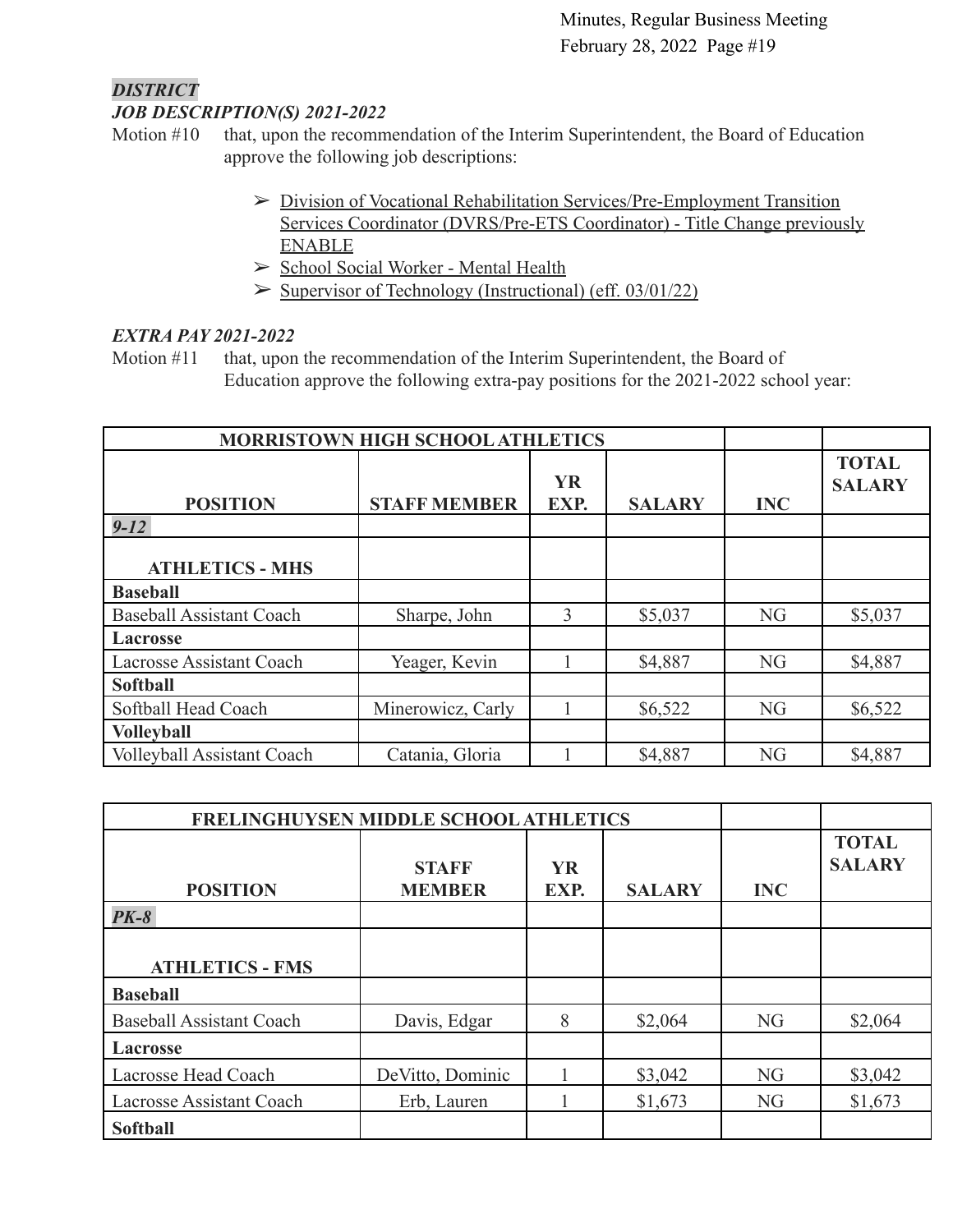| Softball Assistant Coach     | Trezza, Kristen | \$1,936 | NG        | \$1,936 |
|------------------------------|-----------------|---------|-----------|---------|
| <b>Track</b>                 |                 |         |           |         |
| <b>Assistant Track Coach</b> | Leung, Caroline | \$1,996 | <b>NG</b> | \$1,996 |

#### *EXTRA PAY REVISION 2021-2022*

Motion #12 that, upon the recommendation of the Interim Superintendent, the Board of Education approve the following extra-pay positions **(revisions in bold)** for the 2021-2022 school year:

| $9 - 12$                 |                                         |         |               |            |                               |
|--------------------------|-----------------------------------------|---------|---------------|------------|-------------------------------|
|                          | <b>MORRISTOWN HIGH SCHOOL ATHLETICS</b> |         |               |            |                               |
| <b>POSITION</b>          | <b>STAFF</b><br><b>MEMBER</b>           | YR EXP. | <b>SALARY</b> | <b>INC</b> | <b>TOTAL</b><br><b>SALARY</b> |
| <b>ATHLETICS - MHS</b>   |                                         |         |               |            |                               |
| <b>Softball</b>          |                                         |         |               |            |                               |
| Softball Assistant Coach | William Rzucidlo<br>(Rescind)           | ◠       | \$0           | <b>NG</b>  | \$0                           |

| $PK-8$                   |                                       |                               |           |           |           |
|--------------------------|---------------------------------------|-------------------------------|-----------|-----------|-----------|
|                          | FRELINGHUYSEN MIDDLE SCHOOL ATHLETICS |                               |           |           |           |
| <b>POSITION</b>          | <b>INC</b>                            | <b>TOTAL</b><br><b>SALARY</b> |           |           |           |
| <b>ATHLETICS - FMS</b>   |                                       |                               |           |           |           |
| <b>Softball</b>          |                                       |                               |           |           |           |
| Softball Assistant Coach | Cortez, Lindsey<br>(Rescind)          | 3                             | <b>SO</b> | <b>NG</b> | \$0       |
| <b>Lacrosse</b>          |                                       |                               |           |           |           |
| Lacrosse Assistant Coach | Minerowicz, Carly<br>(Rescind)        |                               | \$0       | <b>NG</b> | <b>SO</b> |

| $PK-8$                                  |                     |         |               |            |                               |
|-----------------------------------------|---------------------|---------|---------------|------------|-------------------------------|
| FRELINGHUYSEN HIGH SCHOOL CO-CURRICULAR |                     |         |               |            |                               |
| <b>POSITION</b>                         | <b>STAFF MEMBER</b> | YR EXP. | <b>SALARY</b> | <b>INC</b> | <b>TOTAL</b><br><b>SALARY</b> |
| <b>Art Advisor</b>                      | Narciso, Martin     |         |               | NG         |                               |
| Art Advisor                             | Escobedo, Nicole    |         | <b>\$906</b>  | NG         |                               |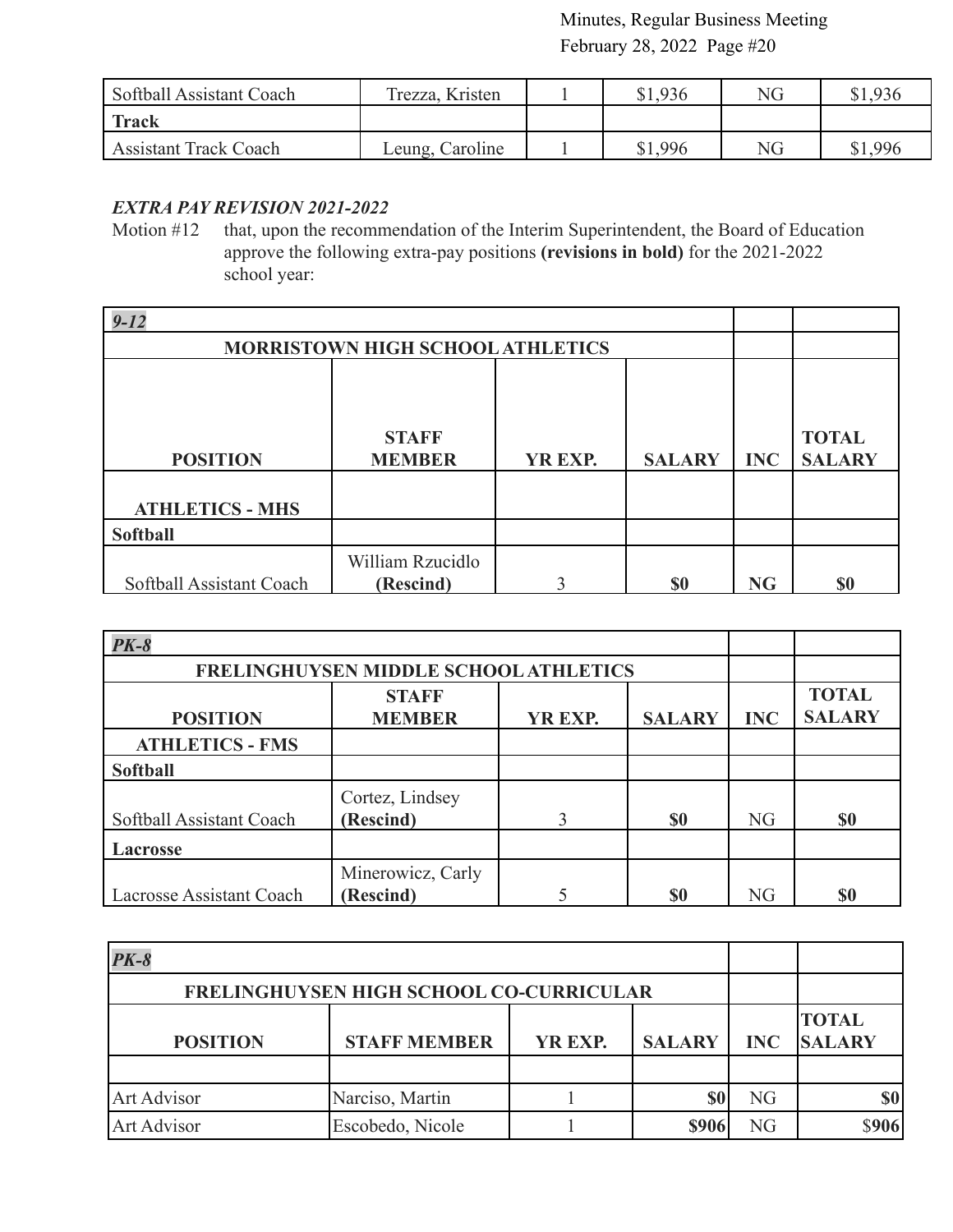#### *EXTRA PAY 2022-2023*

Motion #13 that, upon the recommendation of the Interim Superintendent, the Board of Education approve the following extra-pay positions for the 2022-2023 school year:

| $9 - 12$                         |                     |         |               |            |                               |
|----------------------------------|---------------------|---------|---------------|------------|-------------------------------|
| MORRISTOWN HIGH SCHOOL ATHLETICS |                     |         |               |            |                               |
| <b>POSITION</b>                  | <b>STAFF MEMBER</b> | YR EXP. | <b>SALARY</b> | <b>INC</b> | <b>TOTAL</b><br><b>SALARY</b> |
| <b>ATHLETICS - MHS</b>           |                     |         |               |            |                               |
| Football                         |                     |         |               |            |                               |
| Football Head Coach              | Casey, Flynn        |         | \$7,910       | NG         | \$7,910                       |

### *9-12*

#### *AP EXAM PROCTORS 2021-2022*

Motion #14 that, upon the recommendation of the Interim Superintendent, the Board of Education approve the following AP Exam Proctors for the 2021-2022 school year

| Position: | <b>AP Exam Proctor</b>        |
|-----------|-------------------------------|
| Rate:     | \$125.00 Standard Time        |
|           | \$145.00 Extended Time        |
|           | \$160.00 Back to Back Testing |
| Staff:    | Alham, Omar                   |
|           | Caroll, Carolyn               |
|           | Brown, Stephanie              |
|           | Curran, John                  |
|           | Flynn, Katharyn               |
|           | Furphey, John                 |
|           | Grabell, Rosalie              |
|           | <del>Kratochvil, Carol</del>  |
|           | McNally, Barbara              |
|           | Mesias, Phyllis               |
|           | <del>Oelkers, Juliana</del>   |
|           | Pallis, Paris                 |
|           | Rooney, Kylie                 |
|           | Saxon, Maryanne               |
|           | <del>Warren, John</del>       |
|           | Zawacke, Kathryn              |

**EXPLANATION:** Upon submission of an approved timesheet, AP Exam Proctors will be paid through test fees and local funds.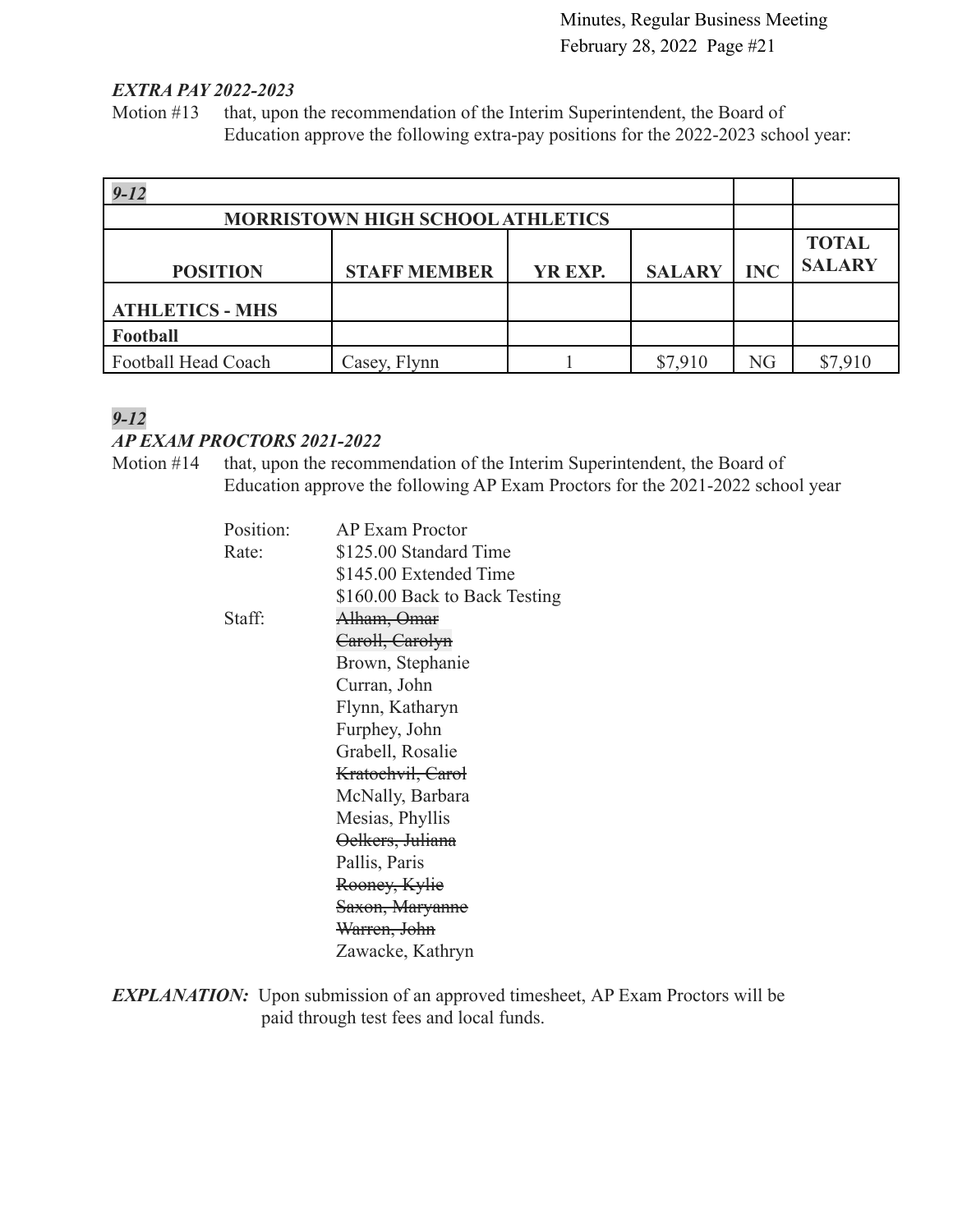#### *DISTRICT*

#### *2021-2022 ATTENDANCE OFFICER - Revised*

Motion #15 that, upon the recommendation of the Interim Superintendent, the Board of Education approve the following:

| Position:       | District Attendance Officer                                                                                                    |
|-----------------|--------------------------------------------------------------------------------------------------------------------------------|
| Description:    | Maintains awareness of regulations regarding child welfare and<br>attendance by having a working knowledge of state law, Board |
|                 | Policy, and administrative regulations as well as verifying<br>addresses and residency of students.                            |
| Dates:          | 07/01/21-06/30/22 (revised dates)                                                                                              |
| Rate:           | \$12,000 (to be paid in equal monthly installments) - Stipend                                                                  |
| Funding Source: | Local                                                                                                                          |
| Staff:          | Ferrone, Richard                                                                                                               |

**EXPLANATION:** Staff member will be compensated as outlined above.

### *9-12*

#### *DOE PORTFOLIO APPEAL – 2021-2022*

Motion #16 that upon the recommendation of the Interim Superintendent, the Board of Education approve the following staff member will assist in the oversight of the DOE required English & Math Portfolio Appeals Process at MHS as follows:

| Program: | Assist in the oversight of the English & Math Portfolio Appeal |
|----------|----------------------------------------------------------------|
|          | Process at MHS                                                 |
| Dates:   | Through April 30, 2022                                         |
| Rate:    | As per contract language (not to exceed 64 hours $-32$ hours   |
|          | English $& 32$ hours Math)                                     |
|          | Funding Source: Local Funds $(1/140th)$                        |

#### **Language Arts (16)**

Bosworth, Connor Dabinett, Kelly Daly, Matthew DiGennaro, Peter Furphey, Jennifer Kopmann, Amber LaGrave, Jessica Laudadio, Cynthia LaVigne, George Madden, John Montague, Tara Priola, Claudine Vagnini , Julie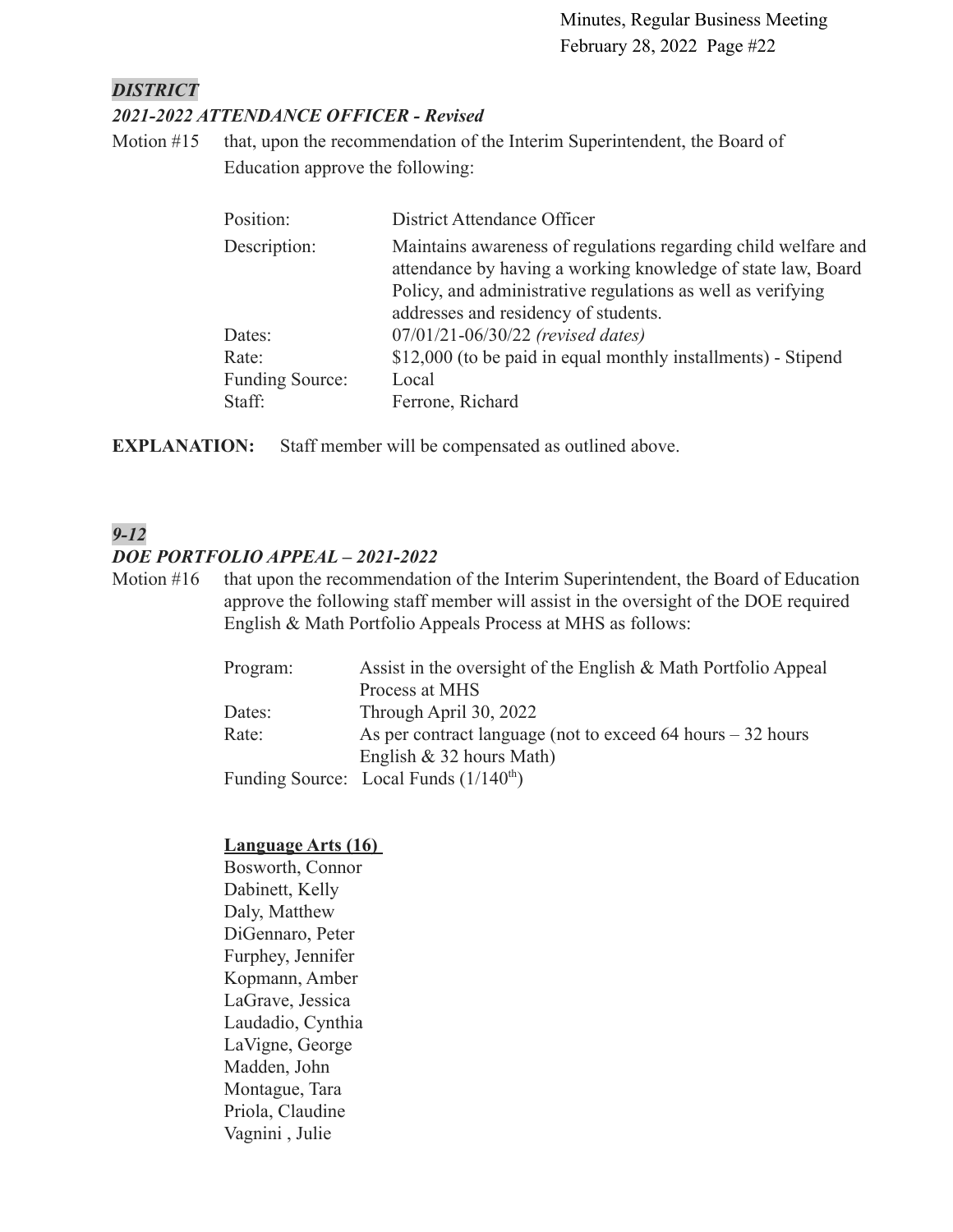Wecht, Alysha Wecht Lesaski*,* Shawna Wilpert, Marya

#### **Mathematics (14)**

Botsakos, Sara Bragina, Marina Caruso, Michael Franko, Kelvin (Youth Center) Fusciardi, Grace Johnson, Tiffany Kemp, Christiana Kuijpers, Samantha Roberts, Julianna Tabor, Noelle Thorsen, Jesse Villane, Kristen Viteri, Paola Warivonchik, Anna

**EXPLANATION:** Staff members will assist in the oversight of the DOE required English and Math Portfolio Appeal Process. District Supervisor will approve staff member's scheduled hours prior to portfolio assistant. Upon submission of an approved timesheet, compensation will be paid as outlined above.

#### *DISTRICT*

#### *TUTORING / TITLE I - HOMELESS*

Motion #17 that upon the recommendation of the Interim Superintendent, the Board of Education approve all Morris School District certificated staff and all noncertificated staff who hold appropriate teaching credentials to provide tutoring to homeless students as assigned for the 2021-2022 school year.

| Program:               | Tutoring-Homeless     |
|------------------------|-----------------------|
| Dates:                 | 2021-2022 school year |
| <b>Funding Source:</b> | Title I               |
| Rate:                  | \$50/hour             |
| Staff:                 | Brown, Jeff           |
|                        | Ventresca, Lauren     |

*EXPLANATION:* Upon submission of an approved timesheet, staff member will be compensated as outlined above.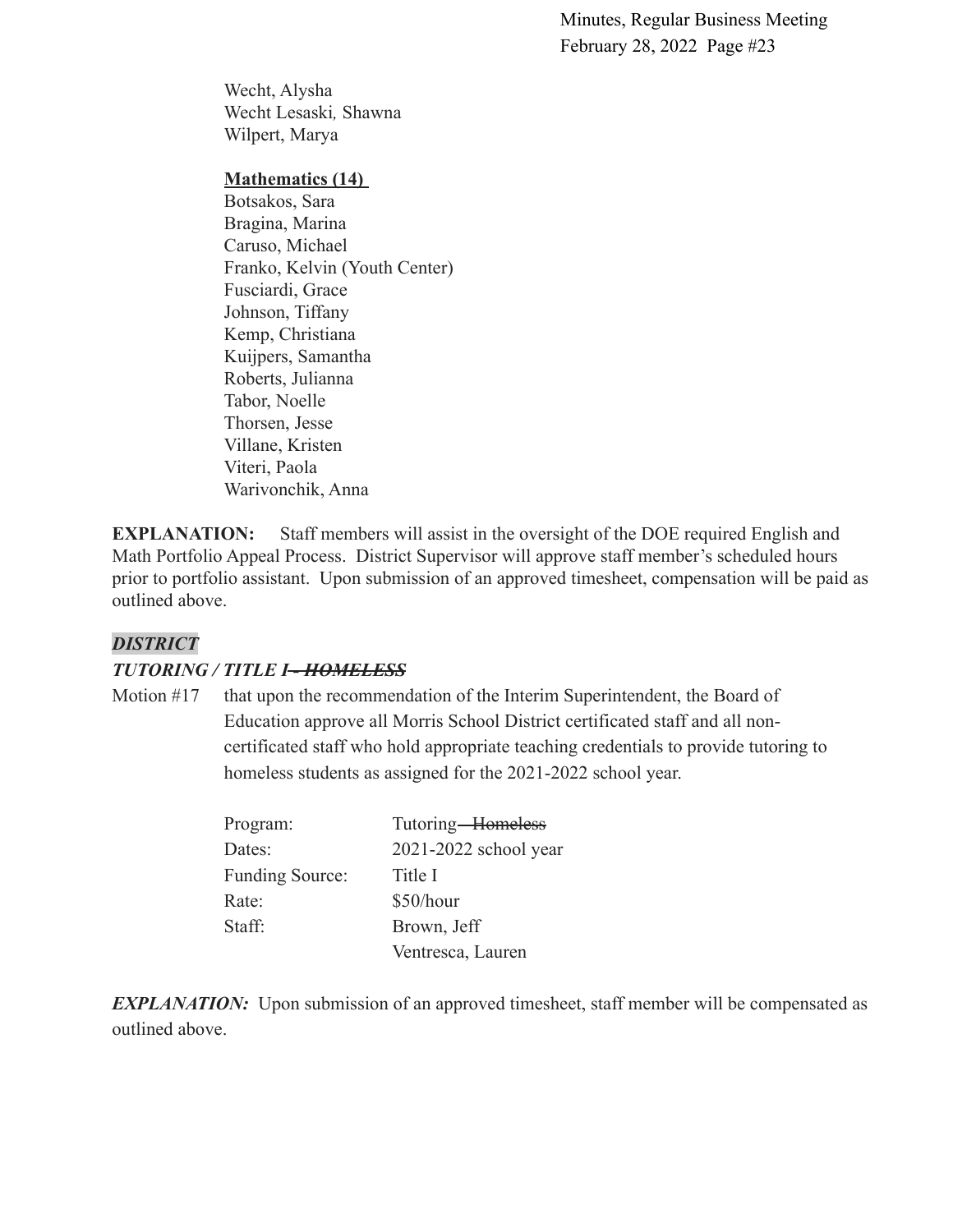## *DISTRICT REFERRAL BONUS 2021-2022*

Motion #18 that, upon the recommendation of the Interim Superintendent, the Board of Education authorizes the payment of a referral bonus to the following staff:

| <b>Staff Member</b> | <b>Position</b> | Location       | <b>Signing Bonus</b> |
|---------------------|-----------------|----------------|----------------------|
| Cano, Yamilet       | 1.0 Bus Driver  | Transportation | \$500                |

**EXPLANATION:** Referred staff member has successfully completed the required ninety (90) day probationary period. Payment will be made to staff member as outlined above.

### **HUMAN RESOURCES/CURRICULUM** *PK-8*

### *PROFESSIONAL DEVELOPMENT*

Motion #19 that upon the recommendation of the Interim Superintendent and the Board Curriculum Committee, the Board of Education approves the following:

| Program:          | Professional Development                          |
|-------------------|---------------------------------------------------|
| Description:      | i-Ready Classroom Virtual Math PD                 |
|                   | "Sowing the Seeds of Math", Curriculum Associates |
| Dates:            | February, 2022                                    |
| Funding:          | Title II                                          |
| Rate:             | As per contract language; 2.5 hours each          |
| Staff:            |                                                   |
| Ferrer, Mercy     |                                                   |
| Katterman, Lisa   |                                                   |
| Krickus, Melissa  |                                                   |
| Lo Verde, Melanie |                                                   |
| Murphy, Catherine |                                                   |
| Sloan, Hailee     |                                                   |
| Yoser, Jodi       |                                                   |
|                   |                                                   |

### *PK-8*

Motion #20 that upon the recommendation of the Interim Superintendent and the Board Curriculum Committee, the Board of Education approves the following:

| Program:     | Professional Development               |
|--------------|----------------------------------------|
| Description: | WIN Rotations (K-5)                    |
| Dates:       | February 22, 2022                      |
| Funding:     | Title II                               |
| Rate:        | As per contract language; 4 hours each |
|              |                                        |

Staff: Katterman, Lisa Yoser, Jodi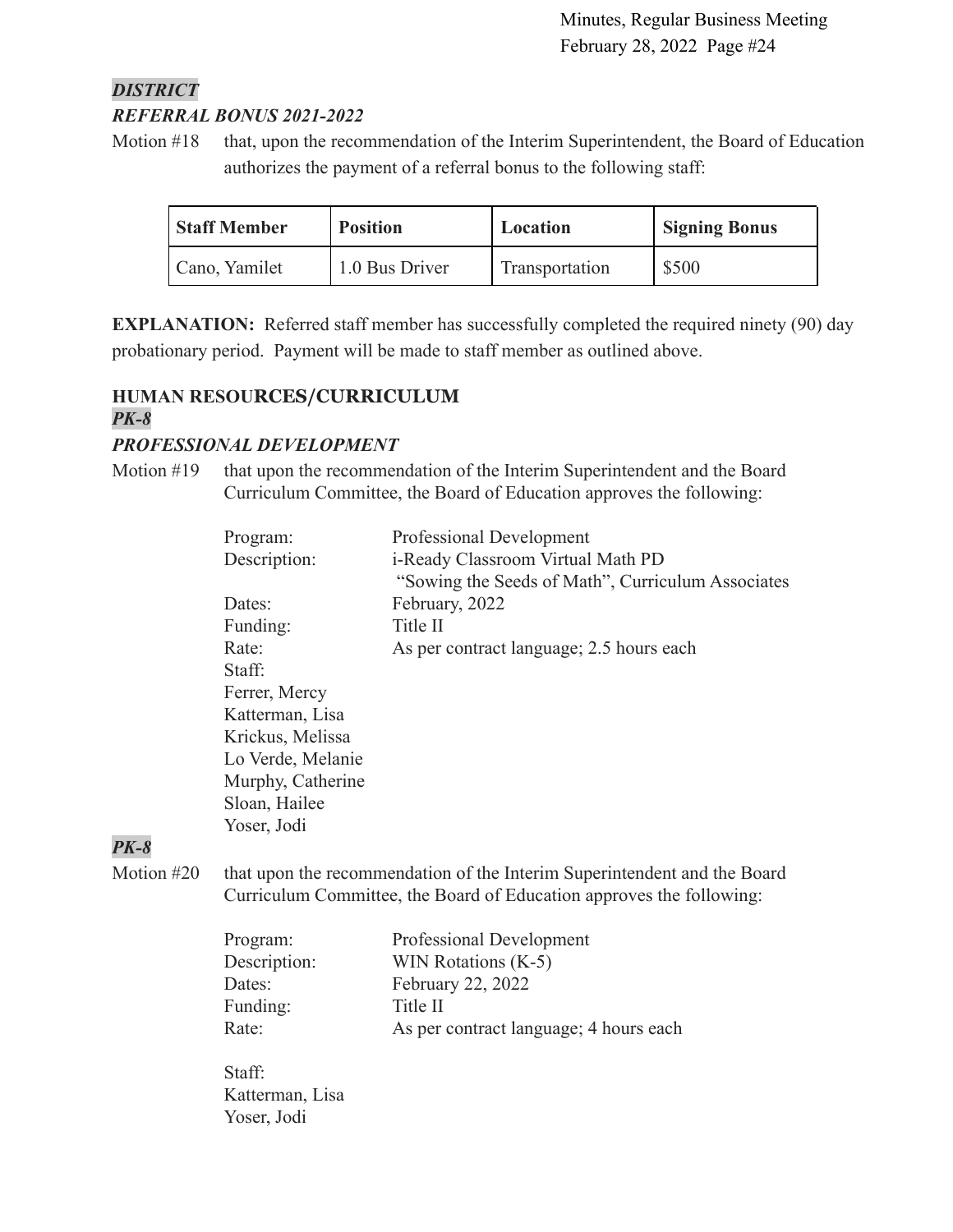#### **EXPLANATION:**

Upon submission of an approved timesheet, staff member will be compensated as outlined above.

## *9-12*

### *SEAL OF BILITERACY TEST ADMINISTRATION 2021-2022*

Motion #21 that, upon the recommendation of the Interim Superintendent, and the Board Curriculum Committee, the Board of Education approve teacher compensation for proctoring of required testing to determine student eligibility for NJ Seal of Biliteracy.

| Program:                 | Seal of Biliteracy Program 2021-2022      |
|--------------------------|-------------------------------------------|
| Description:             | Administer testing for Seal of Biliteracy |
| Dates:                   | February, 2022                            |
| <b>Funding Source:</b>   | Local                                     |
| Rate:                    | As per contract language                  |
| Staff:                   |                                           |
| Acevedo-Ramirez, Rosario |                                           |
| Berman, Mollie           |                                           |
| Catania, Gloria          |                                           |
| Corke, Caroline          |                                           |
| Dodson, Samantha         |                                           |
| Formoso, Alejandra       |                                           |
| Percontino, Angela       |                                           |

### **EXPLANATION:**

Upon submission of an approved timesheet, staff member will be compensated as outlined above.

### *PK-8*

#### *PROFESSIONAL DEVELOPMENT (revised)*

Motion #22 that, upon the recommendation of the Interim Superintendent, the Board of Education approve compensation for teachers to attend the following:

| Program:     | Teaching for Biliteracy Online PD                           |
|--------------|-------------------------------------------------------------|
| Description: | Teaching for Biliteracy provides professional development   |
|              | for teachers to effectively implement a biliteracy          |
|              | framework in bilingual elementary classrooms. A portion     |
|              | of the online PD, scheduled in the Central Time Zone, falls |
|              | outside of teachers' contractual hours.                     |
| Dates:       | September 29-30, 2021                                       |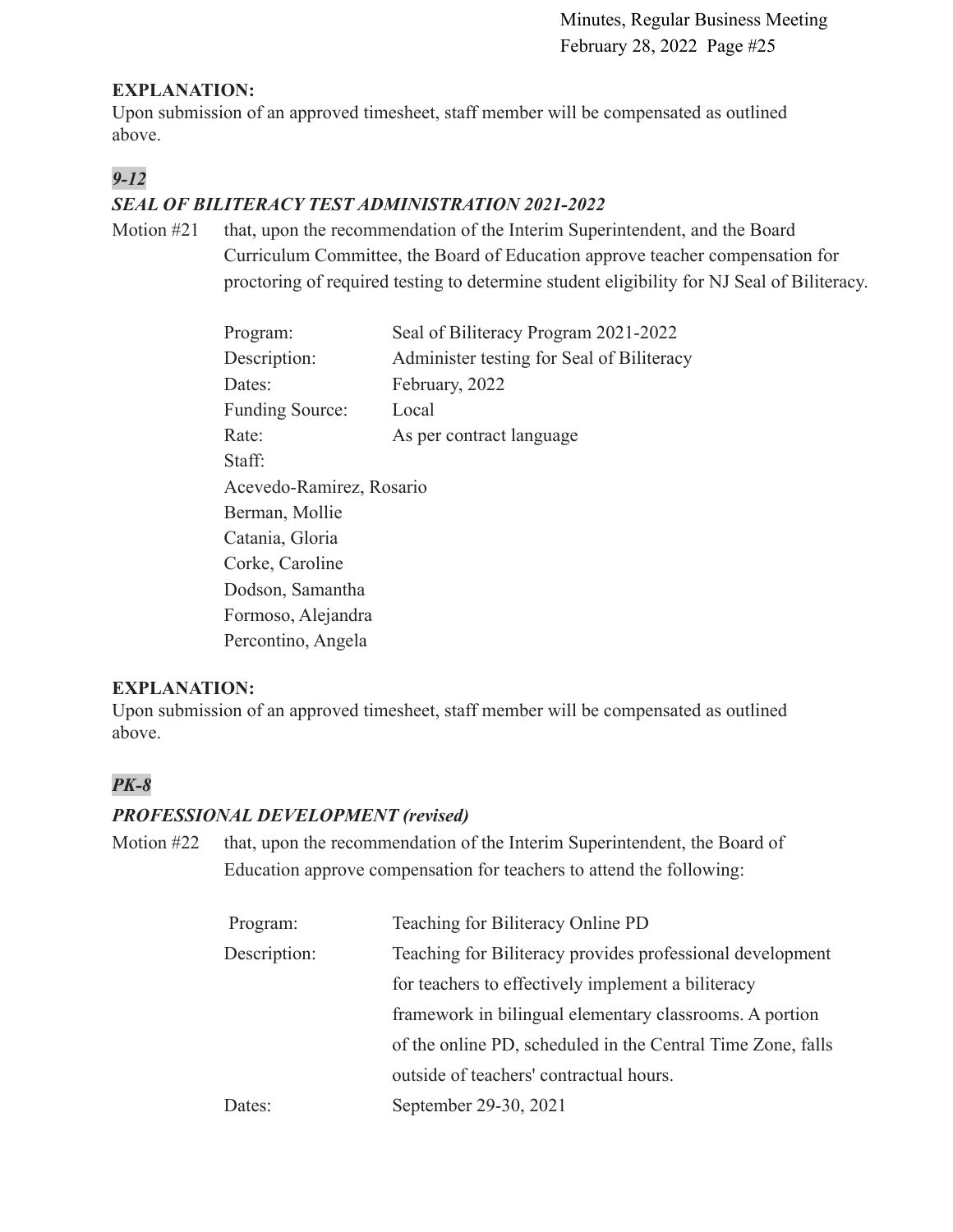Rate: As per contract language; up to four hours per staff Funding Source: Title III

Staff: **Culmone, Gloria Curl, Marilyn** Pensado, Luz **Restrepo, Maria** Vasquez, Yeimi

### **EXPLANATION:**

Upon submission of an approved timesheet, staff member will be compensated as outlined above.

### *PK-8*

#### *2021-2022 ARP AFTER SCHOOL PROGRAM (revised)*

Motion #23 that, upon the recommendation of the Interim Superintendent and the Board Curriculum Committee, the Board of Education approve the ARP After School Program at each of the elementary schools for the 2021-2022 school year.

| Program:                    | <b>ARP After School Program</b>                                    |
|-----------------------------|--------------------------------------------------------------------|
| Description:                | Academic support for grades K-5                                    |
|                             | The Afterschool Program through ARP-ESSER (American Rescue         |
|                             | Plan Elementary and Secondary Schools Emergency Relief) will       |
|                             | provide expanded learning time for identified students grades 2-5. |
|                             | The program will total 10 weeks and will provide 6 weeks dedicated |
|                             | weeks of math support and 4 dedicated weeks of ELA support         |
|                             | (timeframes based on the diagnostic and Start Strong data).        |
| Dates:                      | January, 2022 - June, 2022                                         |
| <b>Funding Source:</b>      | ARP grant                                                          |
| Rate:                       | \$50 hr.                                                           |
| Staff:                      | All certificated staff as as approved by building                  |
|                             | administrator                                                      |
| Allocco, Christina          |                                                                    |
| *Benzing, Paige             |                                                                    |
| <b>Brown</b> , Jeffrey      |                                                                    |
| <b>Clark, Katherine</b>     |                                                                    |
| Grosso, Lauren              |                                                                    |
| <b>Hollenbeck, Kelly</b>    |                                                                    |
| Kim, Ellen                  |                                                                    |
| <b>Lewis-Lahey, Anthony</b> |                                                                    |
| <b>Martell, Marlene</b>     |                                                                    |
| <b>McClain, Carolyn</b>     |                                                                    |
| <b>Pistner, Blake</b>       |                                                                    |
| Polesovsky, Mia             |                                                                    |
| *Reit, Jenna                |                                                                    |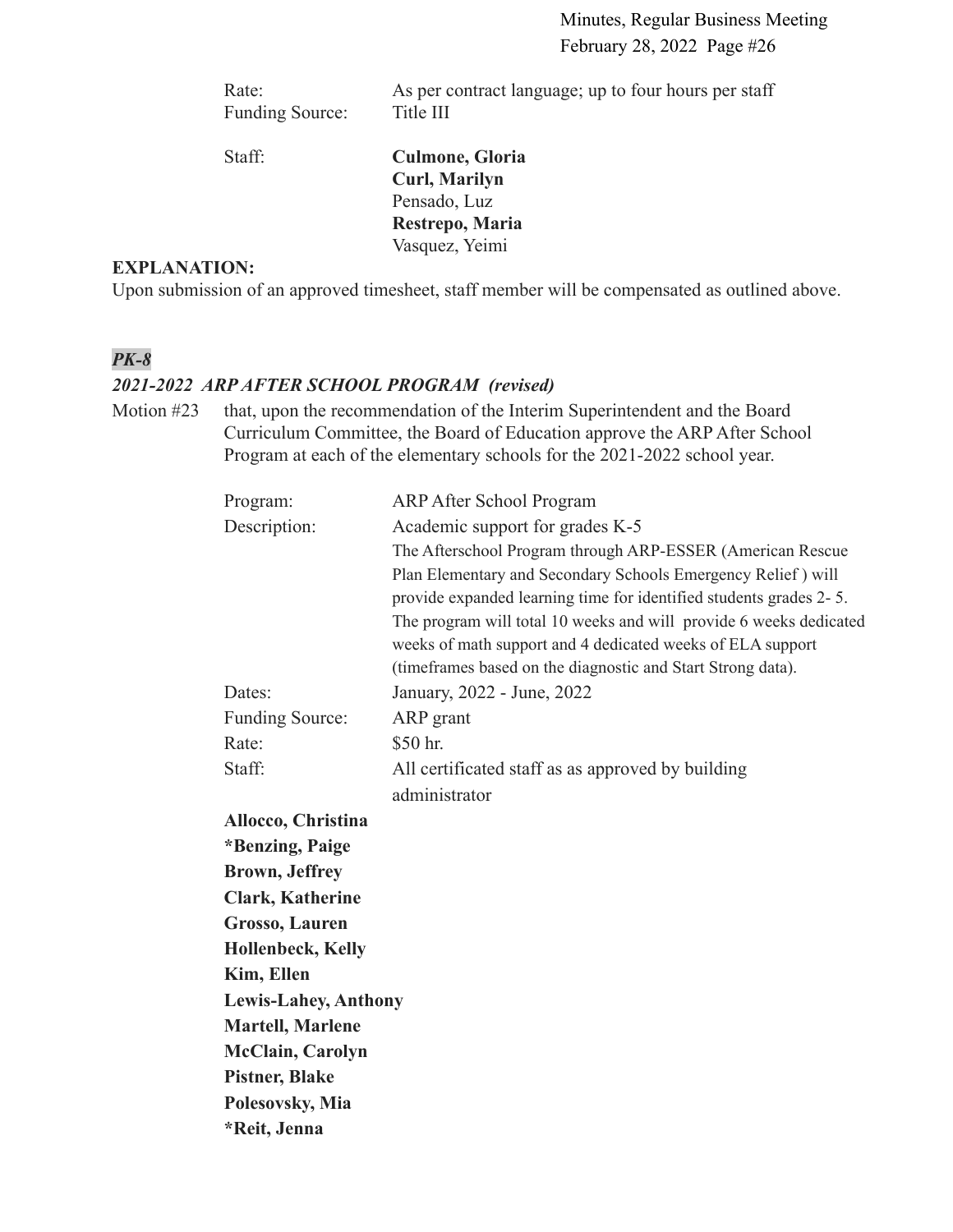**Salas, Teddie Short, Mar Kate Toye, Crystal Wolff, Amanda**

#### **\* - Student certificated teacher**

#### *EXPLANATION:*

Upon submission of an approved timesheet, staff member will be compensated as outlined above.

### *PK-8*

#### *2021-2022 BILINGUAL ACADEMIC AFTER SCHOOL SUPPORT PROGRAM (revised)*

Motion #24 that, upon the recommendation of the Interim Superintendent and the Board Curriculum Committee, the Board of Education approve Morris School District certificated staff members to provide after school assistance for the Bilingual Academic After School Support Program for Grades K-8 for the 2021-2022 school year:

| Program:        | Bilingual Academic After School Support Program         |
|-----------------|---------------------------------------------------------|
| Description:    | Academic support for grades K-8                         |
|                 | To provide additional support for students as they work |
|                 | toward mastery of the WIDA standards and NJ Student     |
|                 | Learning standards in the core areas of instruction.    |
|                 | Targeted students: ELL/Bilingual students               |
| Dates:          | November, 2021 - May, 2022                              |
| Funding Source: | Title III                                               |
| Rate:           | As per contract language                                |

Staff:

Cantarero, Ann Marie (AV) (26 hrs) Cardona, Daniela (NP) (26 hrs.) Esteves, Cecilia (NP) (26 hrs) Marvez-Kaliko, Audrey (SX) (26 hrs.) Martell, Marlene (SX) (26 hrs.) Oesterle, Victoria (FMS) (**23 hrs.**) Pensado, Luz (HC) (52.5 hrs.) Rogich, Monica (FMS) (18.5 hrs.) Vargas, Marco (FMS) (18.5 hrs.) Vasquez, Yeimi (AV) (26 hrs.)

Substitute: Benitez, Otilia (HC)

#### **EXPLANATION:**

Upon submission of an approved timesheet, staff member will be compensated as outlined above.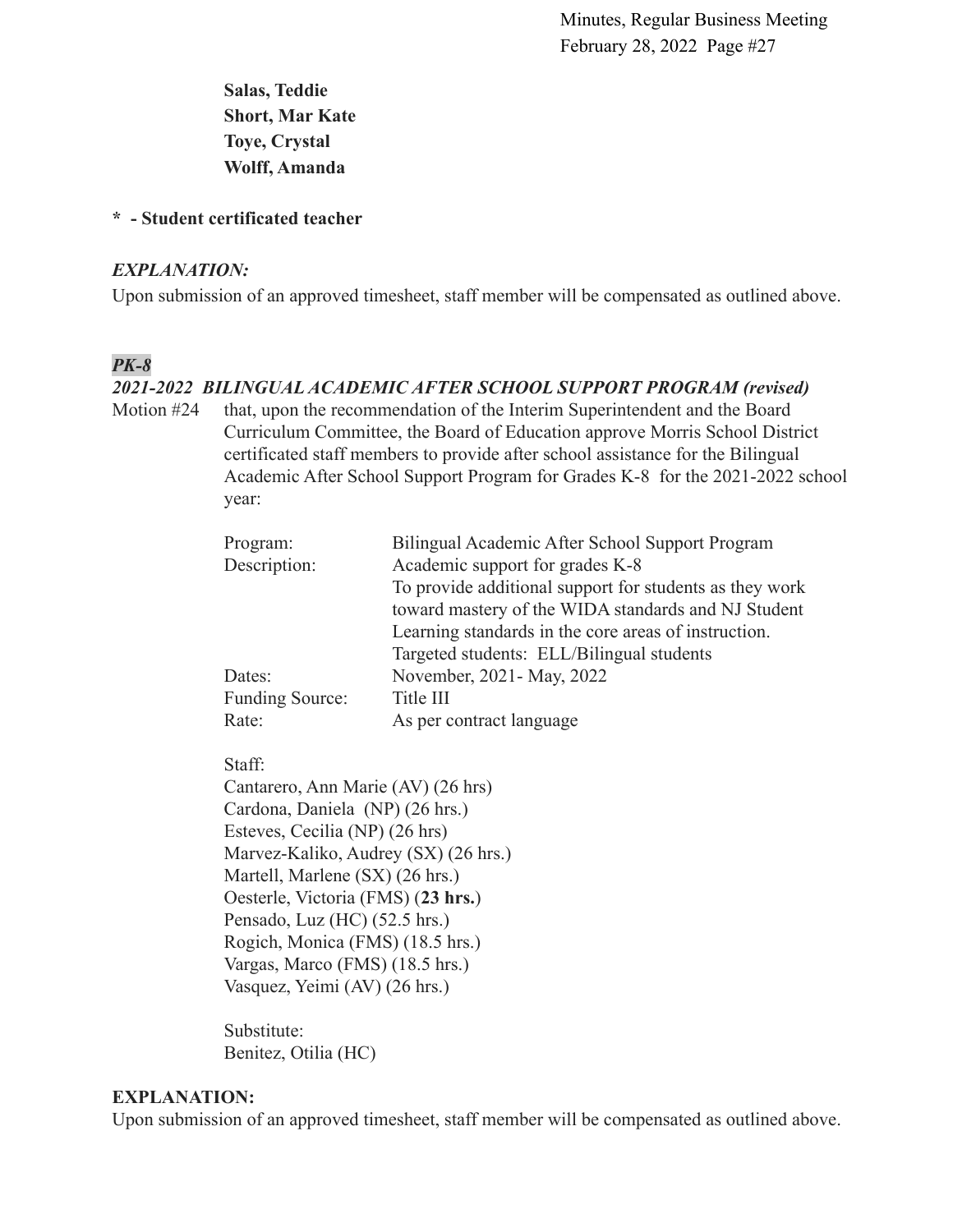### *DISTRICT*

### *STUDENT TEACHER APPOINTMENTS 2021-2022*

Motion #25 that, upon the recommendation of the Interim Superintendent, the Board of Education approve the following name(s) be added to the list of student teachers, and approve all Morris School District Student Teachers, as assigned for the 2021-2022 school year, and further that the Board of Education approve submission to the County Superintendent application for emergency hiring and each applicant's attestation that s/he has not been convicted of any disqualifying crime pursuant to the provisions of N.J.S.A 18A:6-7.1 et seq., 18A:6-4.13 et seq.:

#### **Student Teacher**:

D'Alessio, Olivia (eff.2/10/22) – Seton Hall University (AHS) Marra, Julia (eff. 1/8/2022) – Montclair State University (MHS) Stanton, James (eff. 2/2/22) - Montclair State University (MHS)

### **HUMAN RESOURCES (Motions #1-25)**

Moved by Ms. Murphy, seconded by Mr. Smith

| AYES:                                                                | Mrs. Bangiola, Mrs. Cole, Ms. Galdi, Mrs. Pedalino, |
|----------------------------------------------------------------------|-----------------------------------------------------|
| Dr. Rodriguez, Mr. Smith, Mrs. Wall (Motions $#1-8, 10-18, 21-25$ ), |                                                     |
|                                                                      | Ms. Murphy, Mrs. Spiotta                            |
| NOES:                                                                | None                                                |
| ABSTAIN:                                                             | Mrs. Wall (Motions $#9$ , 19-20)                    |
| ABSENT:                                                              | Mrs. Davidson                                       |
|                                                                      |                                                     |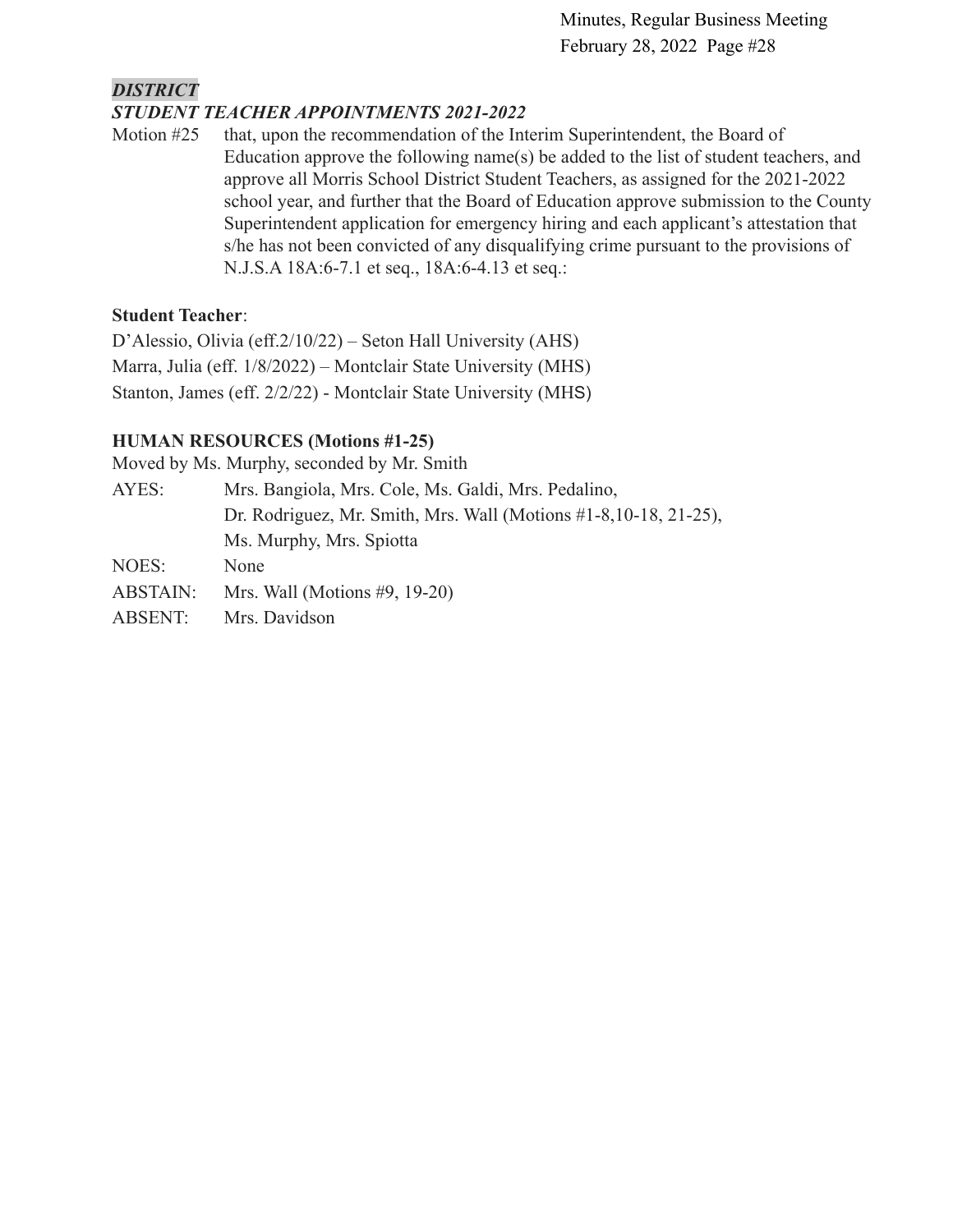\_\_\_\_\_\_\_\_\_\_\_\_\_\_\_\_\_\_\_\_\_\_\_\_\_\_\_\_\_\_\_\_\_\_\_\_\_ **February 28, 2022**

#### **BUSINESS MATTERS** *DISTRICT*

#### **Financial Reports - Revised**

#### Motion #1 **Financial Reports of the Secretary to the Board of Education**

that the Board of Education approve the following **revised** financial reports as on file in the Business Administrator's office for the months of **[June - November 2021](https://drive.google.com/file/d/1kn9jhidP8wEZRKJkgdIXsy2sJCFcPpPF/view?usp=sharing).**

> Fund 10 -- General Fund Fund 20 -- Special Revenue Fund Fund 30 -- Capital Projects Fund Fund 40 -- Debt Service Fund

#### **Statement of Cash Balances**

that the Board of Education accept the **revised** Statement of Cash Balances for the months of **[June - August 2021](https://drive.google.com/file/d/1XitNoN9SBkDmdu4O89nQJ4zz0caJ7Zvv/view?usp=sharing)** which are reconciled with the Board Secretary's Reports by fund for those months.

- Motion #2 Pursuant to N.J.A.C. 6A:23-2.11 (c) 3, we certify that as of **June November 2021** after review of the **revised** Secretary's monthly financial reports (appropriations section) and upon consultation with the appropriate district officials, to the best of our knowledge, no major account or fund has been over expended in violation of N.J.A.C. 6A:23-2.11(a) and that sufficient funds are available to meet the district's financial obligations for the remainder of the fiscal year.
- Motion #3 Pursuant to N.J.A.C. 6A:23-2.11 (c) 4, I certify that as of **June November 2021** no budgetary line item account has been over expended in violation of N.J.A.C. 6A:23-2.11 (b).

Business Administrator/Board Secretary Date

#### *DISTRICT*

#### **Financial Reports**

Motion #4 **Financial Reports of the Secretary to the Board of Education** that the Board of Education approve the following financial report as on file in the Business Administrator's office for the month of **[December 2021](https://drive.google.com/file/d/1rD9ycRs6f0-NuoowlyfzeDkP2q91ncBh/view?usp=sharing)** Fund 10 -- General Fund Fund 20 -- Special Revenue Fund Fund 30 -- Capital Projects Fund

Fund 40 -- Debt Service Fund

#### **Statement of Cash Balances**

that the Board of Education accept the Statement of Cash Balances for the month of **[December 2021](https://drive.google.com/file/d/1-wQhGiY0IvQZ_IO6pdHElWS7GRwC13hK/view?usp=sharing)** which are reconciled with the Board Secretary's Reports by fund for that month.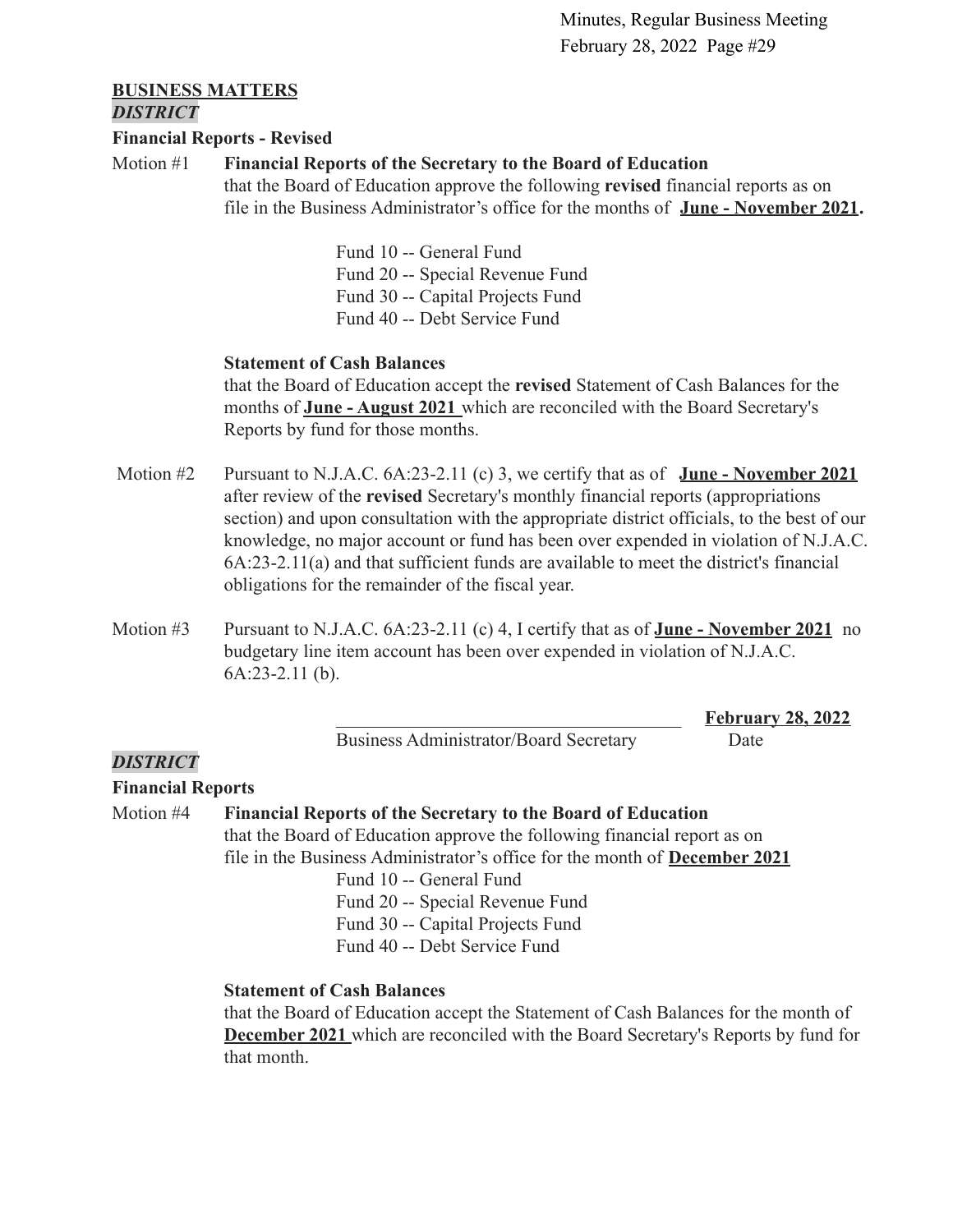- Motion #5 Pursuant to N.J.A.C. 6A:23-2.11 (c) 3, we certify that as of **December 2021** after review of the Secretary's monthly financial report (appropriations section) and upon consultation with the appropriate district officials, to the best of our knowledge, no major account or fund has been over expended in violation of N.J.A.C. 6A:23-2.11(a) and that sufficient funds are available to meet the district's financial obligations for the remainder of the fiscal year.
- Motion #6 Pursuant to N.J.A.C. 6A:23-2.11 (c) 4, I certify that as of **December 2021** no budgetary line item account has been over-extended in violation of N.J.A.C. 6A:23-2.11 (b).

Business Administrator/Board Secretary Date

\_\_\_\_\_\_\_\_\_\_\_\_\_\_\_\_\_\_\_\_\_\_\_\_\_\_\_\_\_\_\_\_\_\_\_\_\_ **February 28, 2022**

### *DISTRICT*

### *BUDGET TRANSFERS*

Motion #7 that, upon the recommendation of the Interim Superintendent, the Board of Education . approve the Budget Transfers as on file in the Business Administrator's Office for the 2021-2022 budget through **[December 2021.](https://drive.google.com/file/d/1AA5bqmL92_AGreREc1emtVuuR1mLGVcc/view?usp=sharing)**

### *DISTRICT*

#### *BILLS LIST 2021-2022*

Motion #8 that, upon the recommendation of the Interim Superintendent, the Board of Education approve the attached 2021-2022 bills list for the period ending:

### **January 31, 2022 & February 15 & 28, 2022 (payroll) [February 28,](https://drive.google.com/file/d/1YvNgJbf9D4QH41UrHgznSSleiTJUnJaJ/view?usp=sharing) 2022**

## *9-12*

### *DONATION*

Motion #9 that upon the recommendation of the Interim Superintendent, the Board of Education approve the donation of \$1,500 from Sigma Zeta Lambda (SZL).

### **EXPLANATION**

Sigma Zeta Lambda (SZL) Chapter of the Alpha Phi Alpha Fraternity's donation will be allocated towards the purchase of MHS Boys Basketball travel warm up suits. MHS Basketball will publicly acknowledge the donation at games. Players will participate in team building/community service activities with members of SZL over the next two years.

### *DISTRICT*

### *MORRIS COUNTY PARK COMMISSION AGREEMENT*

Motion #10 that upon the recommendation of the Interim Superintendent, the Board of Education approve an agreement in the amount of \$6,500 with the Morris County Park Commission's William G. Mennen Sports Arena. The contract is for use of the facility on Tuesday, June 21, 2022 for the Frelinghuysen Middle School Graduation and Wednesday, June 22, 2022 for the Morristown High School Graduation.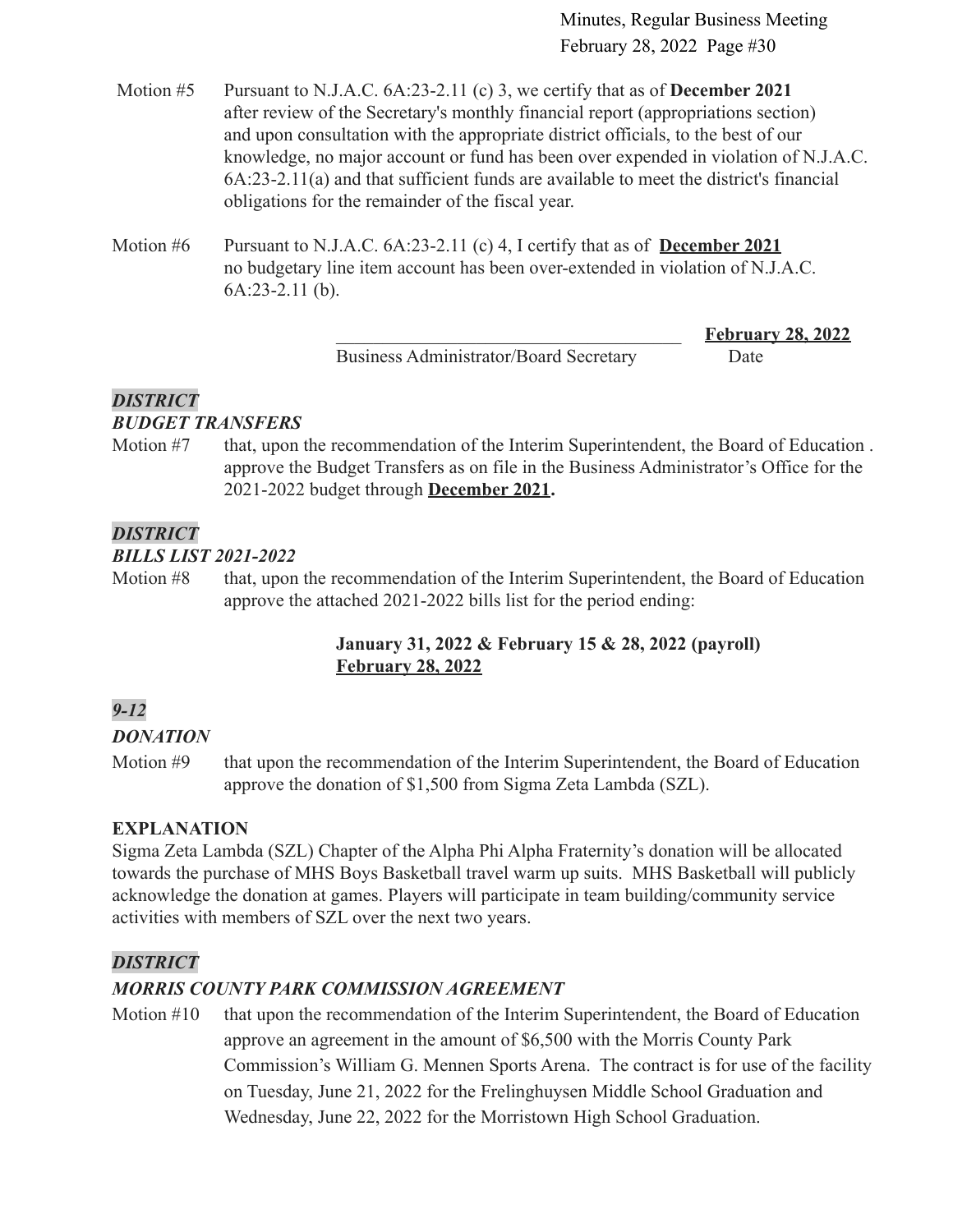### *TRANSPORTATION*

### *9-12*

### *Morris Plains School District Transportation Jointure 2021-2022*

Motion #11 WHEREAS, in accordance with the statutes of 18A:18A-11, Boards of Education of two or more districts may provide jointly, by agreement, the transportation of pupils attending schools within or outside of the district:

WHEREAS, Morris School District and Morris Plains School District intend to enter into an agreement to provide certain transportation services for Morris Plains School District:

### NOW THEREFORE, BE IT RESOLVED:

- 1. that the Business Administrator/Board Secretary be authorized to pursue the said transportation jointure with the Morris Plains Board of Education.
- 2. that the services provided by the Morris School District Board of Education shall be provided in accordance with the rules, regulations and policies as established by the Morris School District Board of Education.
- 3. that the cost of transportation, as apportioned to each participating district and computed by Morris School District, shall be in accordance with policy as established by the Morris School District Board of Education.
- 4. that the Morris Plains School District will pay a management fee to Morris School District.

BE IT ALSO RESOLVED, that the Morris School District Board of Education be authorized to enter into a transportation jointure for the 2021-2022 school year with Morris Plains Board of Education.

### **EXPLANATION**

This jointure agreement is in addition to the agreement with Morris Plains approved on 11/22/21.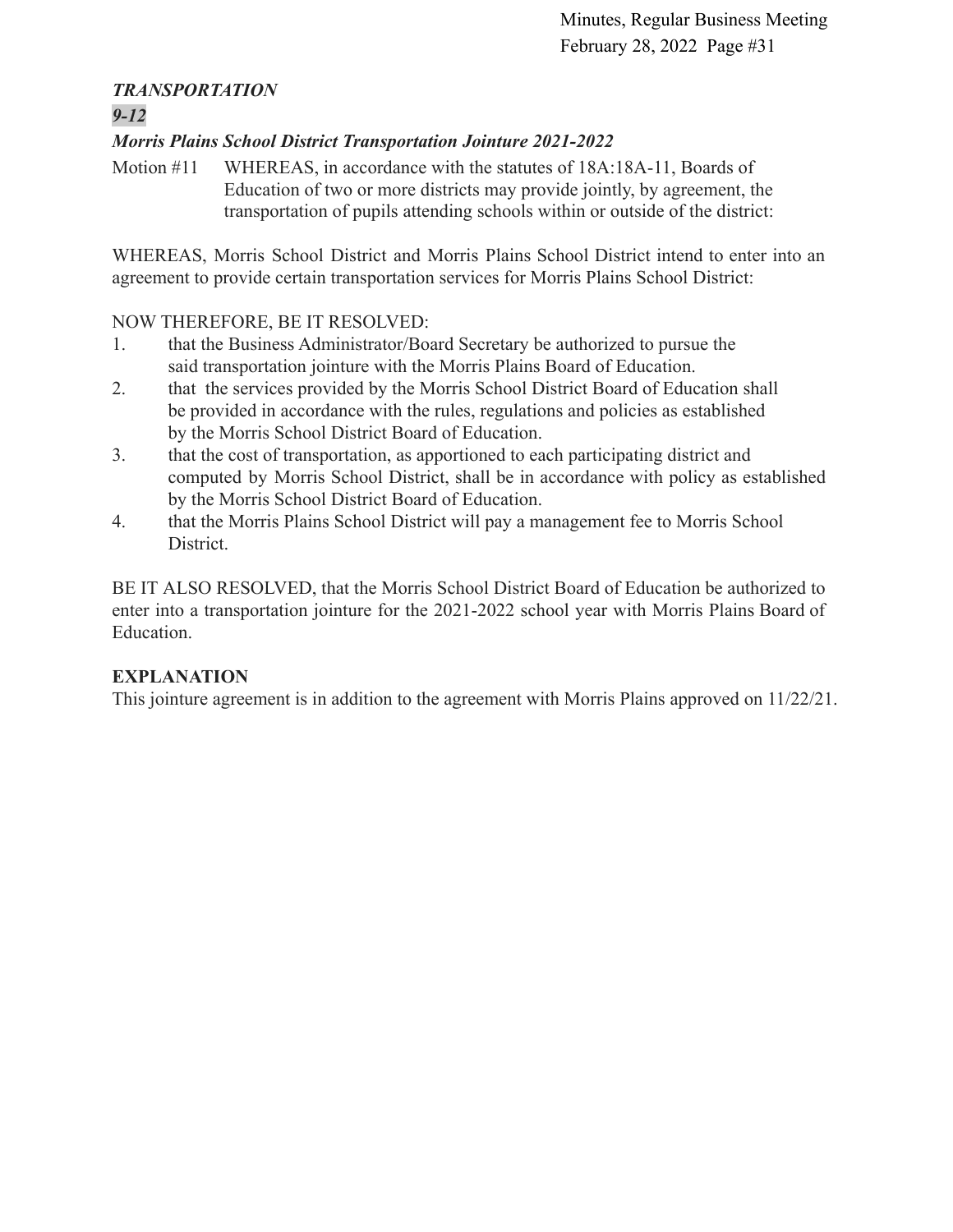### *PK-8*

### *PARENT TRANSPORTATION CONTRACT 2021-2022*

Motion #12 that, upon the recommendation of the Interim Superintendent, the Board of Education approve a Parent Transportation Contract from Academy 360 in Verona, NJ. The contract term is March 7, 2022 to June 23, 2022 for a maximum of \$7,200.

### **EXPLANATION**

This contract allows for the parents to transport their child (ID: 614714), who has specialized needs. This contract will cover transportation from Academy 360 to home at the end of each day. Morris School District will continue to provide morning transportation to Academy 360. This contract will also need to be approved by the Morris County Superintendent once it is approved by the Morris School District Board of Education.

### *PAYMENTS*

### *PK-8*

- Motion #13 that upon the recommendation of the Interim Superintendent, the Board of Education approve the Final Payment #6 to Mobilease Modular Space, Pedricktown, NJ in the amount of \$14,920.43 for work done on the Frelinghuysen Middle School Temporary Classrooms through January 20, 2022.
- Motion #14 that upon the recommendation of the Interim Superintendent, the Board of Education approve the following payments to Parette Somjen Architects:

| Project                     | Amount      |
|-----------------------------|-------------|
| <b>DISTRICT</b>             |             |
| Capital Improvement Plan    | 6,000.00    |
| $PK-8$                      |             |
| Woodland Window Replacement | 8,021.58    |
| Woodland HVAC Replacement   | \$19,007.02 |

### *DISTRICT*

### *PROFESSIONAL SERVICES 2021-2022*

Motion #15 WHEREAS, there exists a need for professional services for 2021-2022 and funds are available for these purposes.

> WHEREAS, the Public School Contracts Law (Chapter 114, Laws of 1977) requires that the Resolution authorizing the award of contracts for professional services without competitive bids be publicly adopted,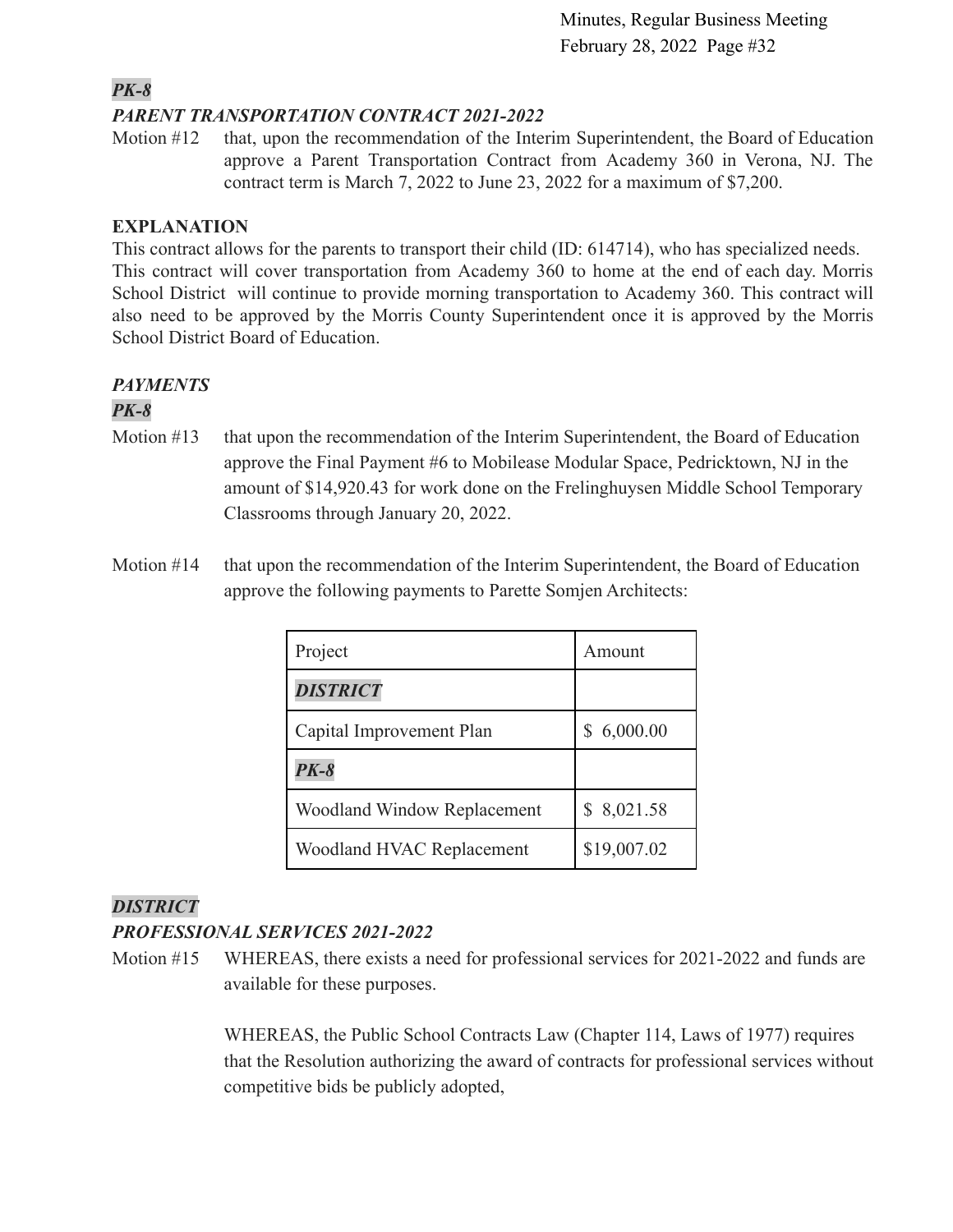NOW THEREFORE BE IT RESOLVED by the Morris School District Board of Education that the following be engaged for professional services as described and in the amount as follows:

| New Pathway Counseling                 | Home Instruction                          | \$60/hour                                      |
|----------------------------------------|-------------------------------------------|------------------------------------------------|
| Saint Clare's Hospital                 | <b>Behavior Health Assessments</b>        | \$250/Back to School<br>Evaluation             |
| EI US, LLC DBA Learn Well<br>Education | Home/ Bedside Instruction<br>(Non Public) | \$39.88/hour plus 33% for<br>admin. prep. time |

### *TRAVEL & REIMBURSEMENT*

Motion #16 that upon the recommendation of the Interim Superintendent, the Board of Education approve the following resolution:

> WHEREAS, employees are attending conferences, conventions, staff training seminars or workshops as depicted on **attachment**: and

WHEREAS, the attendance at stated functions was previously approved by the chief school administrator as work related and within the scope of the work responsibilities of the attendees; and

WHEREAS, the attendance at the functions was approved as critical to the instructional needs of the school district or furthering the efficient operation of the school district; and

WHEREAS, the travel and related expenses particular to attendance at these functions are in compliance with the state travel payment guidelines established by the Department of Treasury and with guidelines established by the Federal Office of Management and Budget; be it

RESOLVED, that the board approves the travel and related expenses particular to attendance at these functions.

#### **BUSINESS MATTERS (Motions #1-16)**

Moved by Ms. Murphy, seconded by Mrs. Pedalino AYES: Mrs. Bangiola, Mrs. Cole, Ms. Galdi, Mrs. Pedalino, Dr. Rodriguez, Mr. Smith (Motions #1-7, 9-16), Mrs. Wall, Ms. Murphy, Mrs. Spiotta NOES: None ABSTAIN: Mr. Smith (Motion #8) ABSENT: Mrs. Davidson